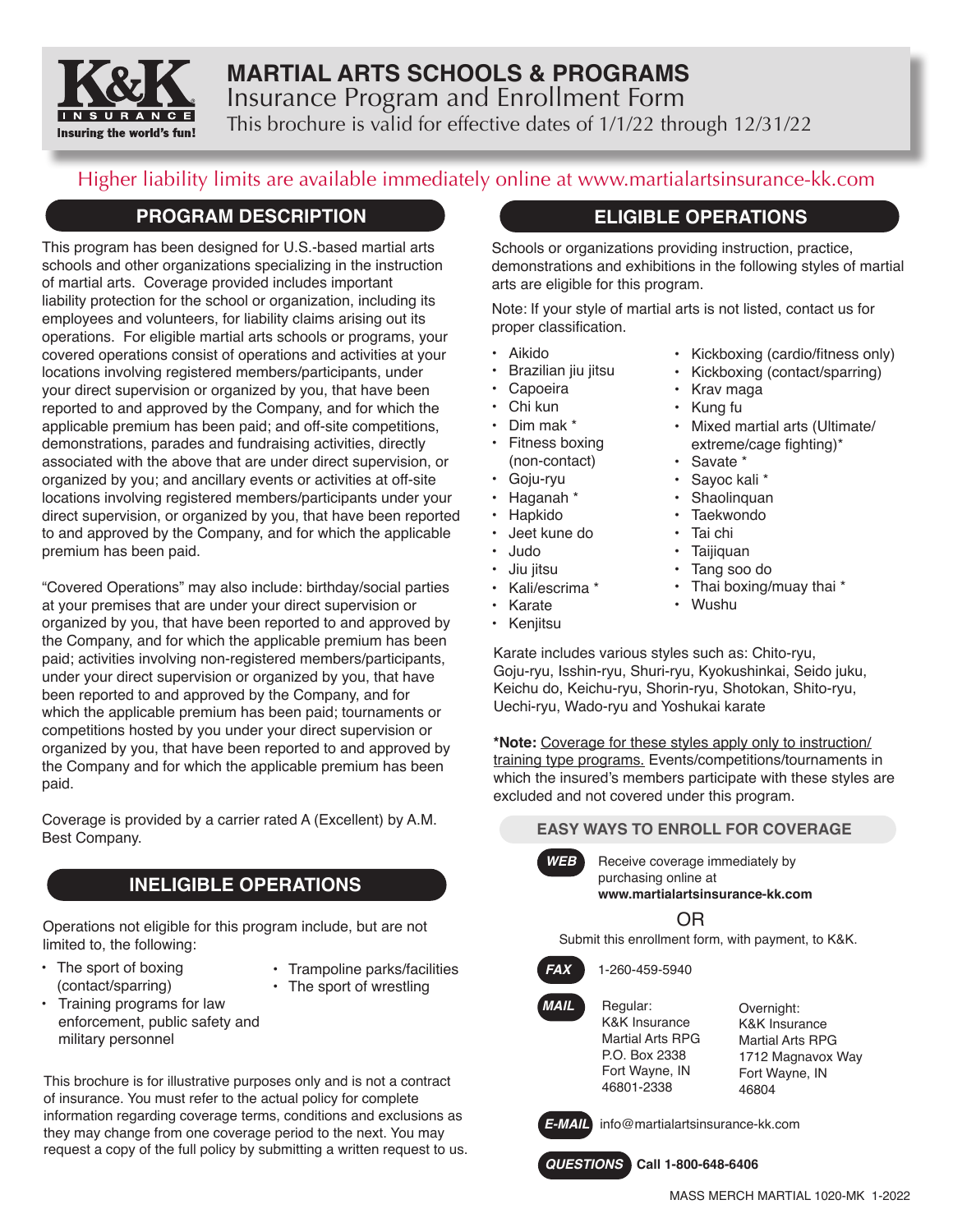| <b>COVERAGES AND LIMITS</b><br>Higher liability limits are available immediately online at www.martialartsinsurance-kk.com |                                         |                                         |  |  |  |
|----------------------------------------------------------------------------------------------------------------------------|-----------------------------------------|-----------------------------------------|--|--|--|
| <b>Option 1</b><br><b>Option 2</b><br><b>Coverages</b>                                                                     |                                         |                                         |  |  |  |
| <b>Commercial General Liability</b><br>Each Occurrence                                                                     | <b>Limits</b><br>\$<br>1,000,000        | Limits<br>\$<br>2,000,000               |  |  |  |
| General Aggregate<br>(other than Products-completed Operations)                                                            | \$<br>5,000,000<br>(per owned location) | \$<br>5,000,000<br>(per owned location) |  |  |  |
| Products-completed Operations Aggregate                                                                                    | \$<br>1,000,000                         | 2,000,000<br>\$                         |  |  |  |
| Personal and Advertising Injury                                                                                            | \$<br>1,000,000                         | \$<br>2,000,000                         |  |  |  |
| Damage to Premises Rented to You (Fire Legal Liability)                                                                    | \$<br>1,000,000                         | \$<br>1,000,000                         |  |  |  |
| Medical Expense (other than participants)                                                                                  | \$<br>5,000                             | \$<br>5,000                             |  |  |  |
| Hired Auto and Employers' Nonownership Liability<br>(not available in: IL, LA, UT, VT & WI)                                | \$<br>1,000,000                         | \$<br>2,000,000                         |  |  |  |
| <b>Professional Liability</b>                                                                                              | \$<br>1,000,000                         | \$<br>2,000,000                         |  |  |  |
| Bodily Injury to Participants                                                                                              | \$<br>1,000,000                         | \$<br>2,000,000                         |  |  |  |
| Medical Payments for Participants (excess)<br>\$250 per claim deductible applies                                           | \$<br>150,000                           | \$<br>150,000                           |  |  |  |
| <b>Rates</b> (per student/member)                                                                                          | \$<br>18.90                             | \$<br>24.15                             |  |  |  |
| <b>Minimum Premiums</b>                                                                                                    | \$<br>750.00                            | \$<br>1,125.00                          |  |  |  |

Coverage provided under this program includes:

**Commercial General Liability with Enhancement Endorsement** – coverage which protects the insured against liability claims for bodily injury and property damage arising out of premises, operations, products and completed operations, and personal and advertising injury. Additional coverages added with enhancement endorsement are:

- 1. Extended Property Damage Expected or Intended injury resulting from use of reasonable force to protect persons or property
- 2. Non-owned watercraft extended to 58 feet
- 3. Property Damage To Borrowed Equipment \$10,000 each occurrence
- 4. Property Damage To Customers' Goods \$10,000 each occurrence
- 5. Broadened Coverage Damage to Premises Rented to You definition expanded
- 6. Property Damage from Elevator Use
- 7. Personal And Advertising Injury From Televised Or Videotaped Material (if not professionally produced)
- 8. Medical Personnel \$100,000 Any One Person
- 9. Broadened Definition of Insured Newly acquired or formed organization for up to 180 days
- 10. Supplementary payments \$2,500 bail bonds, \$500 a day loss of earnings
- 11. Knowledge or Notice of Occurrence
- 12. Unintentional Failure to Disclose All Hazards
- 13. Waiver Of Transfer Of Rights Of Recovery Against Others To Us (Waiver Of Subrogation)
- 14. Mental Anguish Resulting From Bodily Injury
- 15. Broadened Definition Of Mobile Equipment
- 16. Additional coverages:

| Emergency Real Estate Consultant Fee - \$25,000 | · Lease Cancellation Moving Expense - \$2,500 |
|-------------------------------------------------|-----------------------------------------------|
| · Identify Theft Exposure - \$25,000            | · Temporary Meeting Place - \$25,000          |
| ⋅ Key Individual Replacement Cost - \$50,000    | ⋅ Terrorism Travel Reimbursement - \$25.000   |
|                                                 | · Workplace Violence Counseling - \$25,000    |

**Damage to Premises Rented to You** – This coverage is solely for the premises, and the contents of such premises, rented to you if the damage is caused by fire, lightning, explosion, smoke and leaks from sprinklers.

**Bodily Injury to Participants** – coverage which offers protection against bodily injury liability claims brought by persons participating in covered activities of your martial arts school operations.

**Professional Liability** – provides protection against wrongful acts (negligent act, error, omissin or breach of duty in the discharge of martial arts activities) that occur under the operations of the insured.

**Medical Payments for Participants** – coverage which pays the medical and dental expenses incurred by a "participant" when an accidental injury occurs while participating in your covered martial arts school operations. "Participant" means any: Person practicing for or participating in any physical exercise, athletic or recreational activity, game, sport, contest, performance, exhibition, or entertainment activity; "Participant" does not include any instructor, coach, official, referee, volunteer, or compensated member of your staff, including "employees" or independent contractors. The coverage is provided on an excess basis, responding after all other medical coverage available to the participant has been exhausted. If no other medical coverage exists, the coverage becomes primary. A \$250 deductible applies to each claim and the benefit period is two years from the date of the accident.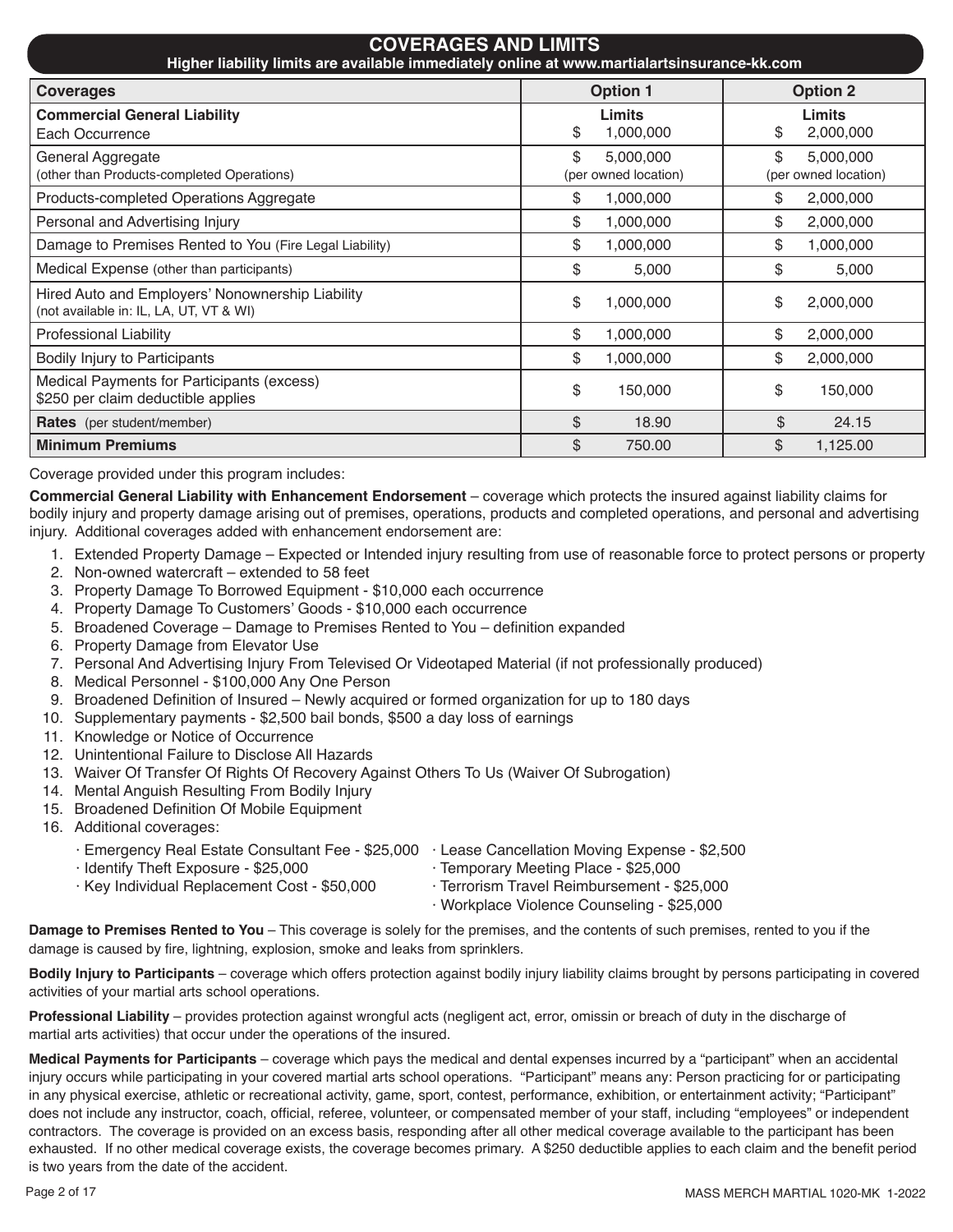# **COVERAGES AND LIMITS CONTINUED**

**Hired Auto and Employers' Nonownership Liability** (not available for facility locations that are in: IL, LA, UT, VT & WI) – coverage which protects the insured against liability claims arising out of the maintenance or use of motor vehicles leased, hired, rented or borrowed by the insured on a short-term basis, as well as coverage for those autos your organization does not own, lease, hire, rent or borrow that are used in conjunction with your operations. Coverage does not extend to the transporting of participants, use of a multi-passenger vehicle (designed to carry 9 or more persons), or to those vehicles that are rented, leased, hired or borrowed on a long-term basis.

# **OPTIONAL COVERAGES AVAILABLE**

### **Non-Registered Member Activity Coverage**

This coverage is available for events and/or activities you conduct at your facility that involve non-registered members of your martial arts school and are incidental to your martial arts operations. When reported and paid for, coverage is extended to provide liability and excess medical coverage for non-registered members while participating in an event/activity you are hosting and supervising. Examples of such events and activities are: dance programs or classes; camps or clinics; meetings and/or seminars, yoga and/or exercise classes.

Unless this option is purchased, coverage is excluded for non-registered members who participate in any activities referenced above.

Coverage Conditions:

- 1. Coverage is not available on a stand-alone basis. You must have commercial general liability coverage for your martial arts school or organization with our Martial Arts Schools & Programs RPG Insurance Program.
- 2. The same coverages and limits would apply to this optional coverage as purchased for your school or organization.
- 3. A birthday party is not considered to be a subsidiary activity and a separate premium charge will apply.
- 4. Non-registered members are only to be counted once in your premium calculation, regardless of the number of times that they may participate in those activities. Also include members of your school if they are charged a separate registration fee to participate in the activity.

|                               | <b>Option 1</b><br>\$1,000,000 CGL Limit | <b>Option 2</b><br>\$2,000,000 CGL Limit |
|-------------------------------|------------------------------------------|------------------------------------------|
| <b>Rate</b> (per participant) | \$14.50                                  | \$19.15                                  |

### **Birthday Party Coverage**

Coverage can be extended to cover birthday parties held at your martial arts school or organization premises. Coverage Conditions:

- 1. Coverage is not available on a stand-alone basis. You must have commercial general liability coverage for your martial arts school or organization with our Martial Arts Schools & Programs RPG Insurance Program.
- 2. The same coverages and limits would apply to this optional coverage as purchased for your school or organization.

|                         | <b>Option 1</b><br>\$1,000,000 CGL Limit | <b>Option 2</b><br>\$2,000,000 CGL Limit |
|-------------------------|------------------------------------------|------------------------------------------|
| <b>Rate</b> (per party) | \$16.50                                  | \$22.25                                  |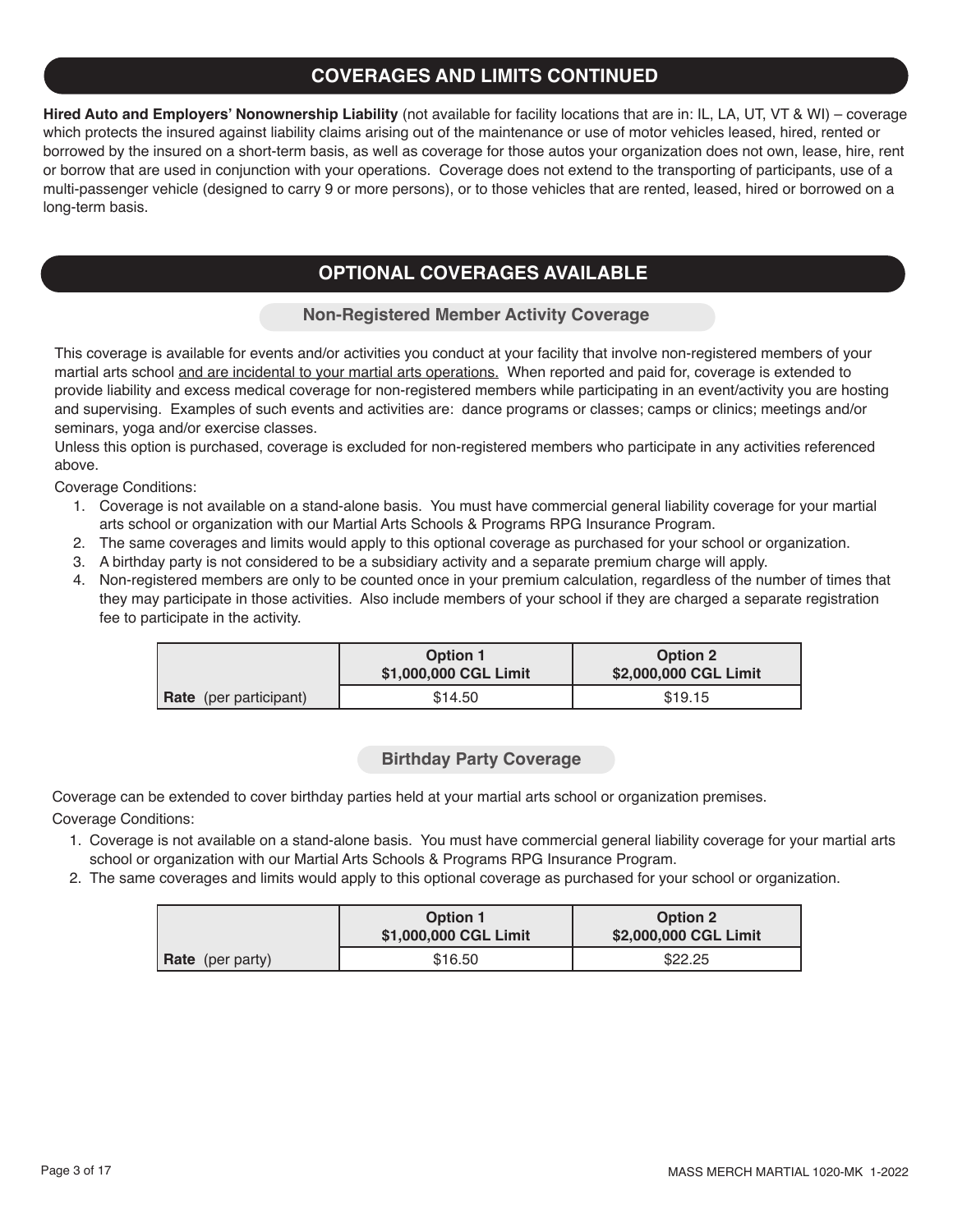# **OPTIONAL COVERAGES AVAILABLE CONTINUED**

**Sexual Abuse or Sexual Molestation Liability OR Abuse, Molestation, or Exploitation Defense Cost Reimbursement**

This program includes two options for coverage for claims arising out of sexual abuse or sexual molestation:

- Option 1: \$1,000,000 of liability coverage for sums the insured becomes legally obligated to pay as damages because of loss arising out of or in any way involving sexual abuse or sexual molestation, whether threatened or actual. Limit is part of, and not in addition to, the general liability limit selection.
- Option 2: \$100,000 of coverage for reimbursement of defense costs only resulting from claims arising out of abuse, molestation, or exploitation.

Coverage Conditions:

- 1. Coverage is contingent upon completion, as well as review and approval from us, of the underwriting questions found on page 10.
- 2. Coverage is not available on a stand-alone basis. You must have commercial general liability coverage for your school or organization with our Martial Arts Schools and Programs RPG Insurance Program.
- 3. Only one option may be purchased.
- 4. This coverage is 100% fully earned at inception.

| <b>Rates</b>                                                   |                            |
|----------------------------------------------------------------|----------------------------|
| <b>Options</b>                                                 | <b>Rates</b>               |
| <b>Option 1 - \$1,000,000</b>                                  | See page 10 for rates      |
| Sexual Abuse or Sexual Molestation Liability                   | (\$150.00 minimum premium) |
| <b>Option 2 - \$100,000</b>                                    | \$100.00                   |
| Abuse, Molestation, or Exploitation Defense Cost Reimbursement | (Flat rate)                |

### **Equipment and Contents Coverage (Inland Marine) with Additional Coverage Endorsement**

This provides coverage for direct loss or damage to your supplies and equipment, furnishings, improvements and betterments, signs and leased personal property, HVAC or building glass where you are a tenant and who have contractual responsibility to insure due to fire, theft, vandalism or other covered causes (subject to actual policy terms and conditions). You must insure the full replacement cost of all of your equipment and contents to avoid a co-insurance penalty at the time of loss. Should you add additional equipment or contents to your inventory, please contact us to have your insured value amended to avoid a co-insurance penalty.

Additional coverages automatically included in the coverage form are

- Business Income with Extra Expense actual loss sustained (up to \$50,000)
- Money and Securities Coverage \$10,000 any one occurrence
- Valuable Papers and Records Coverage \$10,000 on premises / \$2,500 off premises
- Account Receivable Coverage \$10,000 on premises / \$2,500 off premises
- Employee Theft \$5,000 any one occurrence
- Forgery or Alteration \$10,000 any one occurrence
- Robbery or Safe Burglary of Other Property \$10,000 inside the premises / \$10,000 outside the premises
- Additional Acquired Property up to \$15,000
- Concession Equipment \$50,000 any one occurrence
- Pollutant Cleanup \$25,000

Coverage Conditions:

- 1. Coverage is not available on a stand-alone basis. You must have commercial general liability coverage for your martial arts school or organization with our Martial Arts Schools & Programs RPG Insurance Program.
- 2. Coverage will be effective the day after we receive the proper completed enrollment form with premium and will expire on the expiration date of your Martial Arts Schools & Programs RPG Insurance Program.
- 3. Receipt of purchase is required at the time of loss to show verification of purchase for improvements or betterments.
- 4. This coverage may not be available in all states.

| <b>Rates</b>                    |        |                   |                        |  |
|---------------------------------|--------|-------------------|------------------------|--|
| <b>Total Value per Location</b> | Rate   | <b>Deductible</b> | <b>Minimum Premium</b> |  |
| $1 - $10,000$<br>\$             | \$.03  | 250               | 100.00                 |  |
| $$10,001 - $100,000$            | \$.026 | \$1,000           | 100.00                 |  |
| $100,001 +$<br>S                | \$.026 | \$2,500           | 100.00                 |  |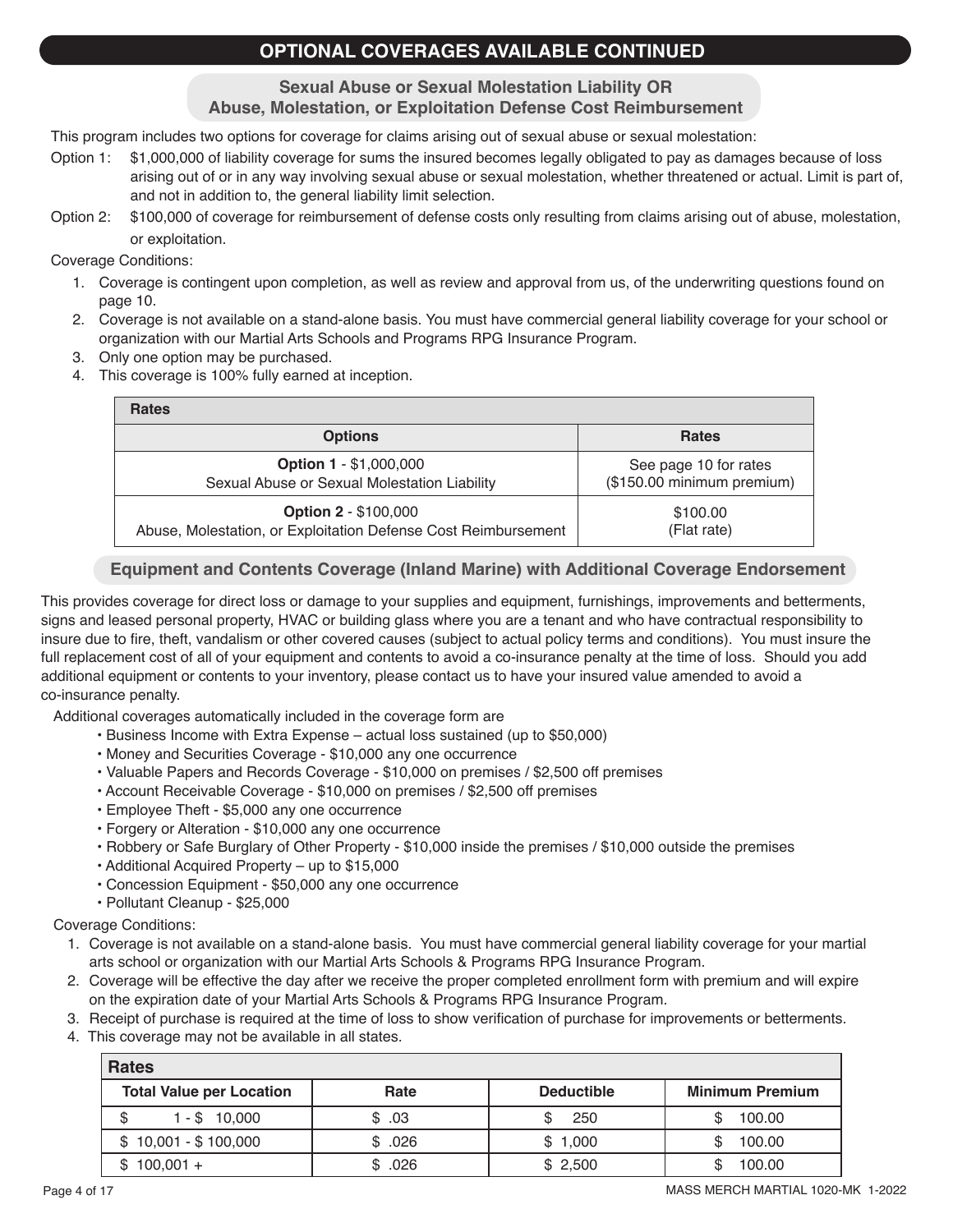### **OPTIONAL COVERAGES AVAILABLE CONTINUED**

### **Hosted Tournament Coverage**

Hosted tournaments are those you organize and operate that include participants who are not members of your school or organization. Coverage excludes liability and medical payment claims by non-registered members/participants that participate in tournaments you host unless this optional coverage is purchased. The named insured and their registered members are automatically covered for participation in tournaments conducted by others without purchasing this additional coverage. Please contact us for additional information and supplemental questionnaire on this available optional coverage.

### **EXCLUSIONS**

The following represent only some of the exclusions contained in this policy and state variations may apply.

- Abuse, molestation, or exploitation (unless reported to, approved by us, & the appropriate premium paid)
- All operations listed as ineligible
- Amusement devices (eg: rides, slides, inflatables–unless reported to, and approved by us, bungees, dunk tanks)
- Communicable diseases
- CrossFit® Affiliate owners and/or CrossFit® programs/activities
- Cryogenic chambers/therapy
- Cyber incident, data compromise, and violation of statutes related to personal data
- Non-registered participants at events/
- tournaments hosted by the named insured • Parkour/ninja/obstacle course/free-running/
- tricking/urban gymnastics/extreme tumbling or any similar type activities/programs, unless reported to, approved by us, and the appropriate premium paid
- Sexually transmitted disease
- Tournaments or competitions involving the following styles: muay thai/thai boxing; kali/ escrima; savate; sayoc kali; dim mak; haganah; and full contact mixed martial arts, including but not limited to: cage events, extreme and ultimate fighting
- Transportation of participants
- Use of projectile weapons including, but not limited to, firearms and tasers, and defense sprays
- Use of sharpened/bladed weapons • Climbing walls exceeding ten (10) feet with no safety harness system, unless reported to and approved by us

### **FREQUENTLY ASKED QUESTIONS**

**1. We are a newly formed school and we are not sure how many students we will have, how should I report my student count?**

You need to report the number of students you project to have within an annual term. You may add additional students at any time by using the martial arts supplemental form.

- **2. Do you provide coverage for mixed martial arts?** We are able to provide coverage for mixed martial arts, but only for your instructional and training programs. Mixed martial arts events, competitions and tournaments in which you or your members participate are not covered under this program. Refer to the exclusions section of this brochure for other styles that are excluded for tournaments and competitions.
- **3. Am I allowed to transport students to activities such as classes, tournaments or exhibitions?**

This insurance program does not provide coverage for the transportation of students. Should the transportation of students be necessary for your operation, we suggest that you consult a licensed insurance agent in your area to provide you with commercial automobile coverage for this type of exposure.

**4. How do I add another entity or organization as an additional insured to my policy?**

You may add an entity as an additional insured under the certificate request section of the enrollment form. Please make sure to check the box in the certificate request area noted "additional insured", and provide their entire name, address and relationship to you.

**5. Will we receive a policy after submitting the enrollment form?**

Coverage offered under this program is exclusively through Sports, Leisure and Entertainment Risk Purchasing

Group (RPG). The RPG receives a master policy from the company. Submission of this enrollment form confirms your desire to receive coverage through the RPG. Each member will receive their own certificate of insurance as their evidence of coverage. The limits of insurance apply individually to each insured member organization-there are no shared limits of liability with any other members. A copy of the RPG master policy can be requested in writing to: K&K Insurance Group, Inc., 1712 Magnavox Way, Fort Wayne, IN 46804.

### **6. Do I have coverage for virtual training?**

Coverage does extend to incidental virtual training provided by you (the named insured) to your clients/ members. The policy is intended to extend bodily injury coverage for training available to your clients/members only (through a private platform such as a password protected website or a closed Facebook group) - Coverage does not extend to any training material that is accessible to the general public.

Reasonable precautions should be taken when assessing potential new clients/members online, including but not limited to: health assessments, waivers/release forms, and interviews prior to instruction or training. We encourage you to consult with an attorney to consider special waiver/ release agreements that will apply specifically to virtual training.

Virtual training/instruction does not extend to any training/ instruction that includes gymnastic apparatuses, tumbling, or stunting (including pyramids), or in-water activities. We do not provide coverage for cyber liability, so if you are taking payment or collecting personal information online and it is compromised, there would be no coverage under the general liability policy.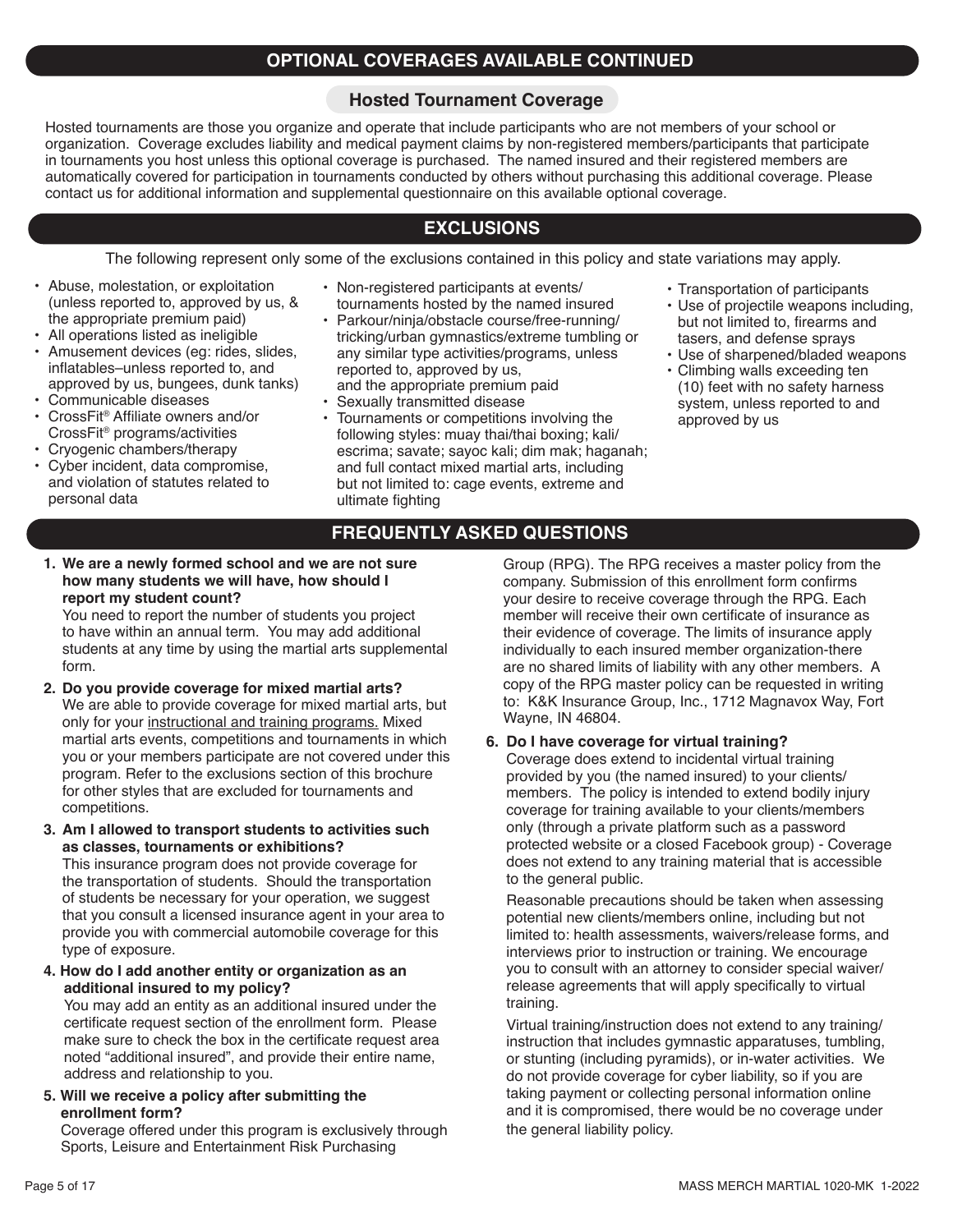

# **Enrollment Form Martial Arts Schools & Programs**

This brochure is valid for effective dates of 1/1/22 through 12/31/22

Completion of this enrollment form confirms your desire to obtain insurance through the Sports, Leisure and Entertainment Risk Purchasing Group. A risk purchasing group (RPG) provides group purchasing power for similar risks resulting in potential advantageous coverage terms, competitive rates, risk management bulletins, and rewards for favorable group loss experience. An RPG administration fee may be charged. The submission of this enrollment form and/or the acceptance of payment does not guarantee coverage. Certain operations are not eligible for coverage by this program. We reserve the right to decline any request for coverage.

### **TO AVOID PROCESSING DELAYS, PLEASE: 1. Complete all sections (print legibly)**

**2. Sign and date where required**

**3. Remit completed enrollment form (pages 6 - 17) with payment**

### **GENERAL INFORMATION**

| $\cup$ ranna new account                                                                                                                                                                                    | $\cup$ ran renewing my coverage |  |
|-------------------------------------------------------------------------------------------------------------------------------------------------------------------------------------------------------------|---------------------------------|--|
| Full legal name of business:                                                                                                                                                                                |                                 |  |
| Note: This is the name that will appear on your Certificate of Insurance. If your company is a Sole Proprietorship, then this will be your<br>personal name or DBA.                                         |                                 |  |
| Applicant is a: $\bigcirc$ Sole Proprietorship $\hspace{1mm} \bigcirc \hspace{1mm}$ Limited Liability Co. $\hspace{1mm} \bigcirc \hspace{1mm}$ Corporation $\hspace{1mm} \bigcirc \hspace{1mm}$ Partnership |                                 |  |
| $\bigcirc$ Other (describe):                                                                                                                                                                                |                                 |  |
| Mailing address: ______________________                                                                                                                                                                     |                                 |  |

 $\Omega$  and  $\Omega$  am renewing my coverage

| __<br>City:   |          | State: | ∠ip |  |
|---------------|----------|--------|-----|--|
| Contact name: | Phone: ( |        |     |  |
| Cell: (       | Fax: ∟   |        |     |  |
| E-mail:       | Website: |        |     |  |

(By listing an email address, you are giving us permission to contact you by email about your policy. Refer to page 14 of the application for Electronic Disclosure and Consent)

# **LOCATIONS**

Please list locations you own or operate on a 24 hour basis, if different than the mailing location above.

(Note: Temporary leased spaces or mobile program sites should not be listed here, only your owned/operated location sites. You can add temporary/mobile locations on the certificate request section if evidence of coverage or additional insured status is needed)

| Location 1:  |                       |      |       |     |
|--------------|-----------------------|------|-------|-----|
|              | <b>Street Address</b> | City | State | Zip |
| Location 2:  |                       |      |       |     |
| <b>DATEC</b> | <b>Street Address</b> | City | State | Zip |

# **DATES**

Coverage will begin the day after the completed enrollment form and premium are received and approved by us, or on a later date you specify below. (If renewing coverage, please provide the expiration date of your current policy).  $\bigcirc$  Start my coverage on this date: \_\_\_\_\_\_ / \_\_\_\_\_\_ / \_\_\_\_\_\_

# **BUSINESS INFORMATION**

Styles of martial arts offered and any other types of operations/activities provided by your operation. (check all that apply)

- $\bigcirc$  Aikido
- $\bigcirc$  Brazilian jiu jitsu
- $\bigcirc$  Capoeira
- $\bigcirc$  Chi kun
- $\bigcirc$  Dim mak

 $\bigcirc$  Goju-ryu

- $\bigcirc$  Fitness boxing
	- (non-contact)
		-
- $\bigcirc$  Karate

 $\bigcirc$  Haganah  $\bigcirc$  Hapkido  $\bigcirc$  Jeet kune do

 $\bigcirc$  Kenjitsu

 $\bigcirc$  Judo  $\bigcirc$  Jiu jitsu

- $\bigcirc$  Kickboxing (cardio/fitness only)
- $\bigcirc$  Kickboxing (contact/sparring)
- $\bigcirc$  Krav maga
- $\bigcirc$  Kung fu
	- $\bigcirc$  Mixed martial arts
	- (ultimate/extreme/cage fighting)
	- $\bigcirc$  Savate
		- $\bigcirc$  Sayoc kali

- $\bigcirc$  Tang soo do  $\bigcirc$  Thai boxing/muay thai
- $\bigcirc$  Wushu

 $\bigcirc$  Shaolinquan  $\bigcirc$  Taekwondo  $\bigcirc$  Tai chi  $\bigcirc$  Taijiquan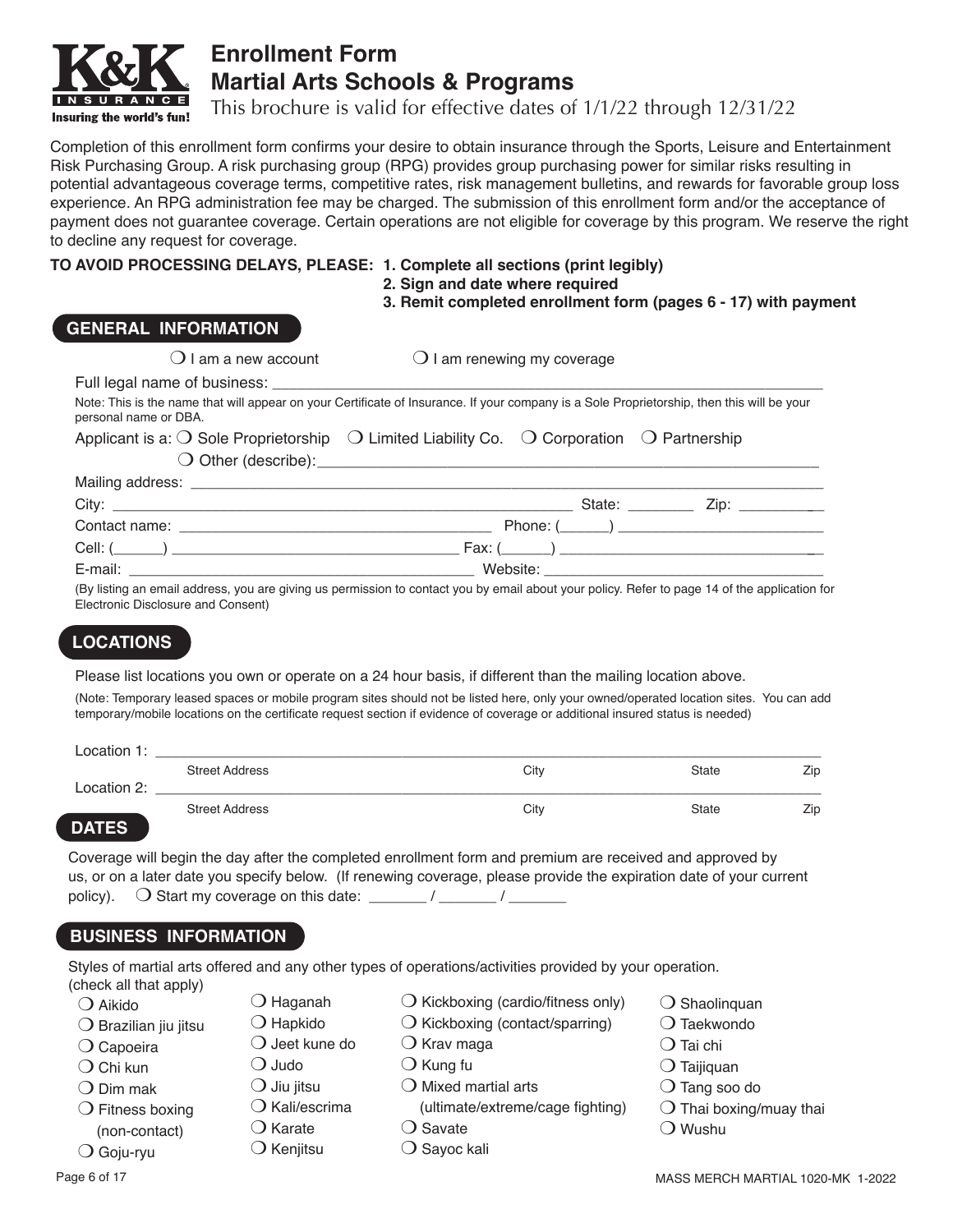# **BUSINESS INFORMATION CONTINUED**

| $\bigcirc$ Yes $\bigcirc$ No<br>1. Do you have any climbing devices exceeding 10 feet in height?<br>If yes, please provide:                                                                                                                                                                                                                                                                                               |                              |                              |
|---------------------------------------------------------------------------------------------------------------------------------------------------------------------------------------------------------------------------------------------------------------------------------------------------------------------------------------------------------------------------------------------------------------------------|------------------------------|------------------------------|
| a. The maximum height of the climbing device:                                                                                                                                                                                                                                                                                                                                                                             |                              |                              |
| b. A description of the device: [14] D. A description of the device:                                                                                                                                                                                                                                                                                                                                                      |                              |                              |
| $\bigcirc$ Yes $\bigcirc$ No<br>c. Is a safety harness required?                                                                                                                                                                                                                                                                                                                                                          |                              |                              |
| (If over 10 feet, please include pictures of the device with this submission for review. Prior approval is required for climbing walls<br>exceeding 10 feet with no safety harness.)                                                                                                                                                                                                                                      |                              |                              |
| 2. Do you have any activities that occur away from the facility/premises<br>other than competitions, demonstrations, parades or fundraising activities?                                                                                                                                                                                                                                                                   | $\bigcirc$ Yes $\bigcirc$ No |                              |
| a. If yes, please describe:                                                                                                                                                                                                                                                                                                                                                                                               |                              |                              |
| (Activities held off-site must be reported prior to occuring and approved by us except for competitions, demonstrations, parades<br>and fundraising activities.)                                                                                                                                                                                                                                                          |                              |                              |
| 3. Do you have camps/clinics?<br>If yes:                                                                                                                                                                                                                                                                                                                                                                                  | $\bigcirc$ Yes $\bigcirc$ No |                              |
| a. Do non-members attend?                                                                                                                                                                                                                                                                                                                                                                                                 | $\bigcirc$ Yes $\bigcirc$ No |                              |
| (Non-member campers (those that are not registered members of your school) are excluded from coverage under this policy, unless<br>you purchase the optional non-registered member activity coverage.)                                                                                                                                                                                                                    |                              |                              |
| b. Describe the type of camps or clinics you may have along with the activities/events taking place at the<br>camps/clinics:                                                                                                                                                                                                                                                                                              |                              |                              |
| (Coverage can only be extended for those types of operations/activities that coverage has been purchased for under this program.<br>Ancillary activities are subject to approval)                                                                                                                                                                                                                                         |                              |                              |
| 4. Do you employ independent contractor instructors?<br>(This program provides coverage for instructors and personnel who are employees of the named insured and does not extend to<br>independent martial arts/self defense instructors. Coverage for independent martial arts/self defense instructors can be purchased<br>by contacting us or through a separate application found at www.martialartsinsurance-kk.com) | $\bigcirc$ Yes $\bigcirc$ No |                              |
| 5. Do you have birthday parties?                                                                                                                                                                                                                                                                                                                                                                                          | $\bigcirc$ Yes $\bigcirc$ No |                              |
| 6. Do you have child-care/babysitting services/pre-schools and/or accredited schools?<br>(Child-care and/or babysitting services are excluded under this program.)                                                                                                                                                                                                                                                        | $\bigcirc$ Yes $\bigcirc$ No |                              |
| 7. Do you utlilize any inflatable devices?                                                                                                                                                                                                                                                                                                                                                                                | $\bigcirc$ Yes $\bigcirc$ No |                              |
| (This program contains an exclusion for amusement devices. Amusement devices do not include any video or computer<br>games or any device that is specifically designed for the training or instruction of the activity for which you are enrolled.)<br>Limited coverage for inflatables may be available. Please contact us for additional information.                                                                   |                              |                              |
| 8. Do you instruct ninja, parkour, urban/extreme gymnastics, tricking, free-running and/or<br>similar type programs/activities?                                                                                                                                                                                                                                                                                           | $\bigcirc$ Yes $\bigcirc$ No |                              |
| (If yes, please contact us for additional information on coverage availability.)                                                                                                                                                                                                                                                                                                                                          |                              |                              |
| 9. Do you have any tumbling programs/activities?                                                                                                                                                                                                                                                                                                                                                                          | $\bigcirc$ Yes $\bigcirc$ No |                              |
| If yes:                                                                                                                                                                                                                                                                                                                                                                                                                   |                              |                              |
| • Are all participants in your tumbling program under the age of 18?                                                                                                                                                                                                                                                                                                                                                      |                              | $\bigcirc$ Yes $\bigcirc$ No |
| • Is this program for recreational training purposes only (no competitions)?                                                                                                                                                                                                                                                                                                                                              |                              | $\bigcirc$ Yes $\bigcirc$ No |
| • Do you utilize any gymnastic apparatuses? (such as trampolines, foam pits,<br>bars, beams, etc.)?                                                                                                                                                                                                                                                                                                                       |                              | $\bigcirc$ Yes $\bigcirc$ No |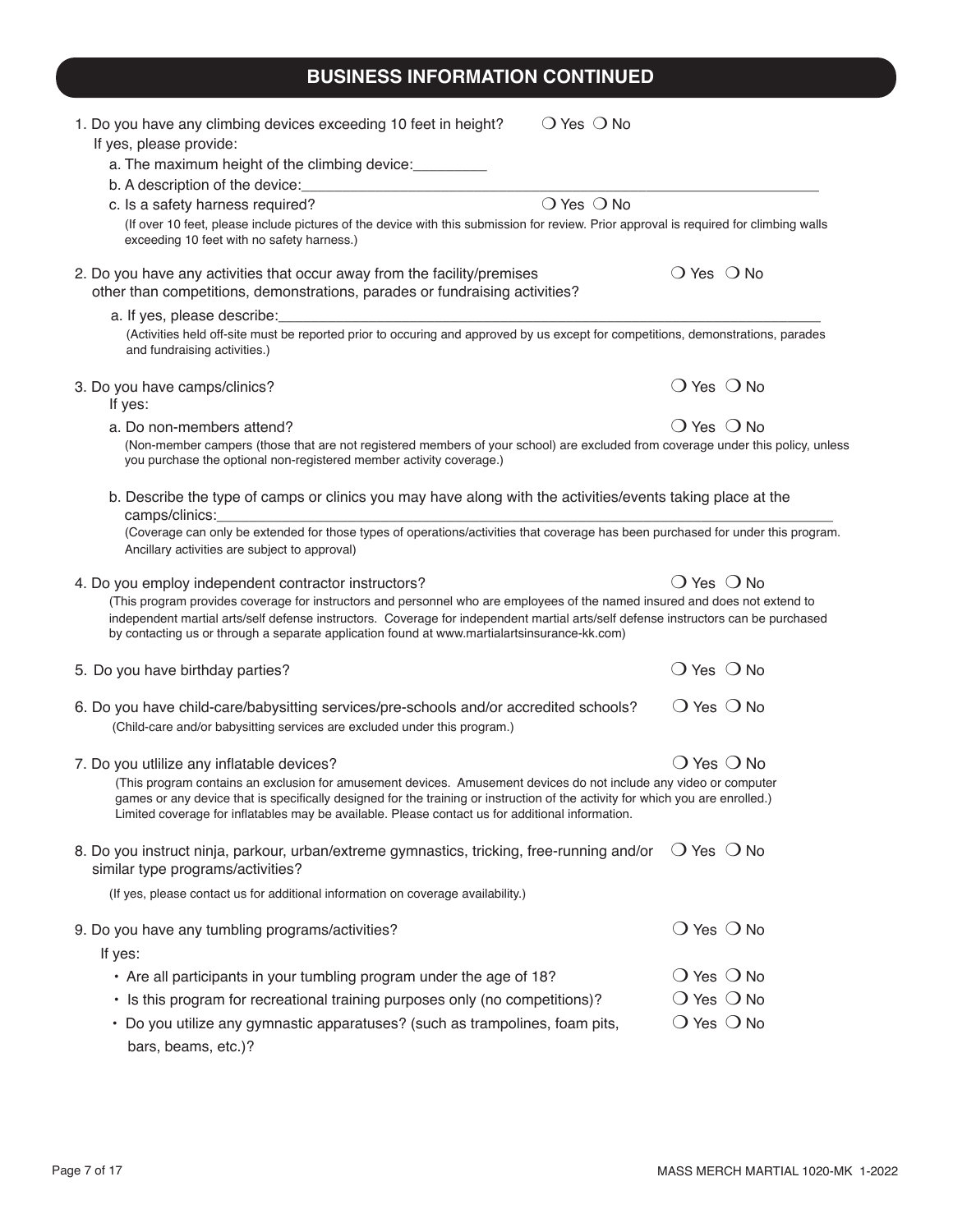# **BUSINESS INFORMATION CONTINUED**

| 10. Do you have open gym/studio time?<br>If yes,                                                                                  | Yes                                  |               |
|-----------------------------------------------------------------------------------------------------------------------------------|--------------------------------------|---------------|
| a. Please select the type of persons who can participate in your open gym/studio                                                  |                                      |               |
| (check all that apply) $\Box$ Members only $\Box$ Members and public<br>b. Is open gym supervised by a staff member at all times? | <b>Yes</b>                           | ( <b>)</b> Nດ |
| c. Are participants of open gym only allowed to practice techniques for which<br>they have been properly instructed?              | ◯ Yes                                | ( <b>)</b> No |
| d. Is your open gym time available to all ages at the same time?                                                                  | 'Yes<br>$\left( \quad \right)$       | ( ) N∩        |
| (NOTE: Additional premium may apply for open gym/studio exposures)                                                                |                                      |               |
| 11. Do you use weapons as part of your instruction?                                                                               | <b>Yes</b><br>$\left( \quad \right)$ | ( <b>)</b> Nດ |
| a. If yes, are they sharpened/bladed?                                                                                             | ( ) Yes                              | $\bigcirc$ No |
| b. If yes, are the weapons replicas?                                                                                              | ◯ Yes                                | $()$ No       |
| c. If yes, do they contain ammunition?                                                                                            | ( ) Yes                              | $\bigcirc$ No |
| d. If yes, do you use tasers or defense sprays?                                                                                   | Yes                                  | . ) N∩        |

The use of projectile weapons including, but not limited to, firearms and tasers, and defense sprays along with sharpened/bladed weapons are excluded from coverage under this policy.

| 12. If you suspect a participant has a concussion, do you have an action that includes:<br>a. Immediately removing the participant from play or practice<br>b. Keeping the participant out of play or practice until they provide written<br>clearance from a licensed physician? | $\bigcirc$ Yes<br>$()$ No<br>○ Yes ○ No |
|-----------------------------------------------------------------------------------------------------------------------------------------------------------------------------------------------------------------------------------------------------------------------------------|-----------------------------------------|
| <b>13. FOR NEW ACCOUNTS ONLY</b>                                                                                                                                                                                                                                                  |                                         |
| Do you have current coverage in place?                                                                                                                                                                                                                                            | $\bigcirc$ Yes<br>∩ No                  |
| If no, please check/explain:                                                                                                                                                                                                                                                      |                                         |
| $\bigcirc$ New business operation $\bigcirc$ Other, please explain:                                                                                                                                                                                                               |                                         |
| If yes:                                                                                                                                                                                                                                                                           |                                         |
|                                                                                                                                                                                                                                                                                   | Expiration date(s):                     |
| b) Is your current carrier non-renewing your coverage?                                                                                                                                                                                                                            | $\bigcirc$ Yes $\bigcirc$ No            |
| If yes, $why$ ?                                                                                                                                                                                                                                                                   |                                         |
| c) In the past 4 years, have you had any losses?<br>If yes, please provide current loss runs with at least 4 years of loss history, including your current year. In<br>addition, please describe any liability or medical claims over \$5,000 that have been paid under your      | $()$ Yes<br>( ) No                      |

### **COSTS ARE 20% FULLY EARNED AND NON-REFUNDABLE/NON-TRANSFERRABLE ONCE COVERAGE BEGINS\* COVERAGE IS CONTINGENT UPON RECEIPT OF PAYMENT AND A FULLY COMPLETED ENROLLMENT FORM.**

insurance coverage for those years.

### **NO COVERAGE WILL BE DEEMED IN EFFECT UNTIL THE ACCURATE PAYMENT IS RECEIVED BY THE COMPANY OR THEIR REPRESENTATIVE.**

### **CANCELLATIONS/CHANGES CAN ONLY BE MADE BY THE NAMED INSURED.**

\*See page 4. Sexual Abuse/Sexual Molestation options are 100% fully earned at inception.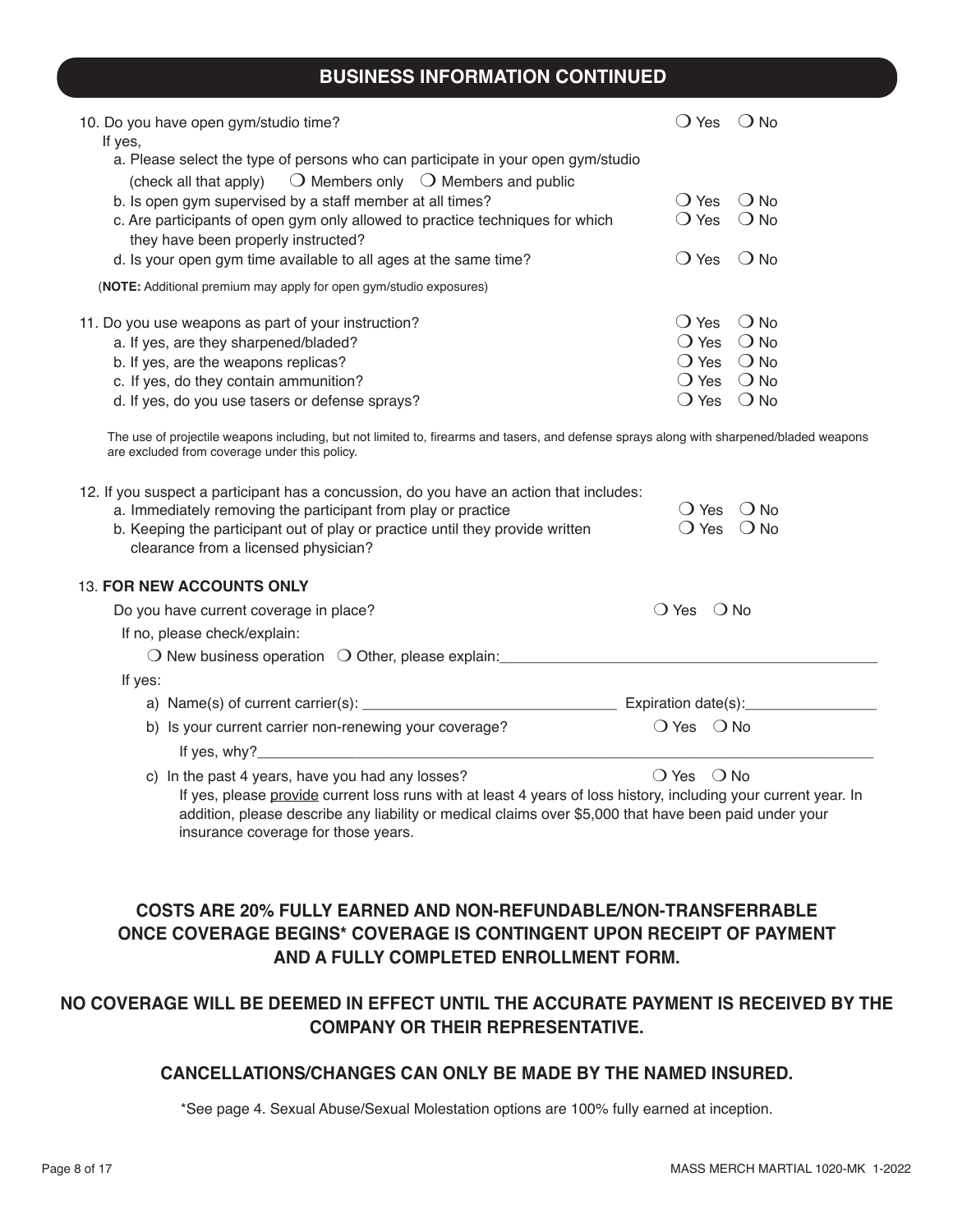### **PROGRAM PREMIUM CALCULATION**

#### **Program Rating**

Premium is determined by applying the appropriate option and rate for your school or organization to the greatest number of students/registered members that your program could have during the year. **If the total program premium is less than the minimum premium, the total premium due is the minimum premium.**

**Quotes for higher liability limits are available immediately online at www.martialartsinsurance-kk.com OR**  $\bigcirc$  Check here if a higher liability limit is needed. Limit requested:

Select one option:

| <b>Options</b>                           | <b>Rates/Premium Calculation</b>           | <b>Program Premium</b>        |
|------------------------------------------|--------------------------------------------|-------------------------------|
| <b>Option 1</b><br>\$1,000,000 CGL Limit | $18.90 x$ = \$<br>\$<br>number of students | Minimum Premium = $$750.00$   |
| <b>Option 2</b><br>\$2,000,000 CGL Limit | $$24.15 x$ = \$<br>number of students      | Minimum Premium = $$1,125.00$ |

# **OPTIONAL COVERAGES PREMIUM CALCULATION**

**Non-registered Member Activity and Birthday Party Coverage**

### m **Check here and skip this section if you do not want this coverage option**

Please select all of the activities and/or birthday parties you have at your school or organization and report the total number of non-registered or separately enrolled participants in each of the activities listed below along with the number of birthday parties. **Use the rate for the same limit selected above. These activities must be incidental to your martial arts operations.**

|                                                                            | <b>Type of Activity</b>                                                                                                                                                                             | No. of<br><b>Participants</b>      | X | \$1 Mil<br>Rate | \$2 Mil<br>Rate | $=$               | <b>Premium</b> |
|----------------------------------------------------------------------------|-----------------------------------------------------------------------------------------------------------------------------------------------------------------------------------------------------|------------------------------------|---|-----------------|-----------------|-------------------|----------------|
| $\bigcirc$                                                                 | Dance programs or classes                                                                                                                                                                           |                                    | X | \$14.50         | \$19.15         | $=$               | \$             |
| $\bigcirc$                                                                 | Camps/Clinics                                                                                                                                                                                       |                                    | X | \$14.50         | \$19.15         | $=$               | \$             |
| $\bigcirc$                                                                 | Exercise and/or yoga classes                                                                                                                                                                        |                                    | X | \$14.50         | \$19.15         | $=$               | \$             |
| ∩                                                                          | Exhibitions, seminars or demonstrations<br>(involving guest participation)                                                                                                                          |                                    | X | \$14.50         | \$19.15         | $\qquad \qquad =$ | \$             |
| $\left(\begin{array}{c}\right)$                                            | Tumbling/Gymnastic Programs or Classes (floor only)<br>Please describe types of programs/classes offered along with<br>age groups, level of training and apparatuses used<br>(subject to approval): |                                    | X | \$14.50         | \$19.15         | $=$               | \$             |
| ⌒                                                                          | Other (please describe):<br>Note: This is subject to approval by us                                                                                                                                 |                                    | X | \$14.50         | \$19.15         | $=$               | \$             |
| $\left( \right)$                                                           | <b>Birthday parties</b>                                                                                                                                                                             | No. of<br>parties held<br>annually | X | \$16.50         | \$22.25         | $\qquad \qquad =$ | \$             |
| Non-registered Activity and Birthday Parties Premium (add all lines above) |                                                                                                                                                                                                     |                                    |   |                 | \$              |                   |                |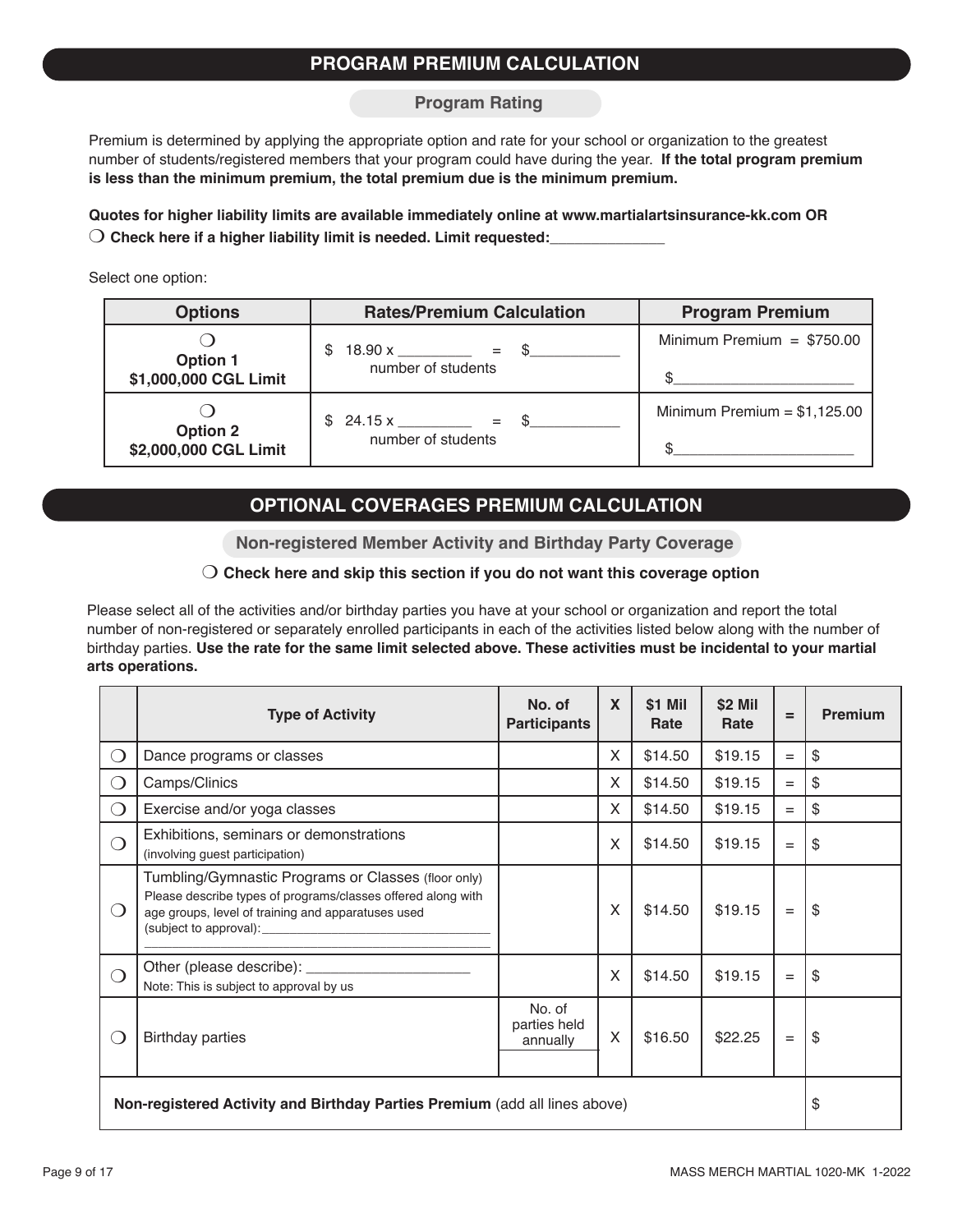| <b>OPTIONAL COVERAGES PREMIUM CALCULATION CONTINUED</b>                                                                                                                                                                                                                                       |                |               |
|-----------------------------------------------------------------------------------------------------------------------------------------------------------------------------------------------------------------------------------------------------------------------------------------------|----------------|---------------|
| <b>Sexual Abuse or Sexual Molestation Liability Coverage</b><br><b>OR Abuse, Molestation, or Exploitation Defense Cost Reimbursement</b><br>Coverage is contingent upon underwriting review and approval of the following questionnaire.                                                      |                |               |
| $\bigcirc$ Check here and skip this section if you do not want this coverage option                                                                                                                                                                                                           |                |               |
| 1. Does your organization currently have employees, volunteers or independent contractors?<br>The term "Volunteers" means someone, including parent volunteers, who exerts control over or supervises participants.                                                                           | $\bigcirc$ Yes | $()$ No       |
| 2. Have any claims, allegations or charges of abuse, molestation or sexual misconduct<br>been made against you or your organization or anyone working on behalf of your organization?<br>If yes, please explain:                                                                              | $\bigcirc$ Yes | $()$ No       |
| 3. Are you aware of any occurrences that could lead to a claim?                                                                                                                                                                                                                               | $\bigcirc$ Yes | $\bigcirc$ No |
| 4. Do you, your organization or sanctioning/governing body have written procedures in place regarding<br>the prevention and mitigation of abuse, molestation or sexual misconduct?<br>If yes:                                                                                                 | $\bigcirc$ Yes | $\bigcirc$ No |
| a. Do the procedures require that known or suspected abuse incidents must be reported<br>to law enforcement?                                                                                                                                                                                  | $\bigcirc$ Yes | $()$ No       |
| b. Are written procedures provided or available to each employee, volunteer, independent contractor<br>or sanctioning/governing body member?                                                                                                                                                  | $\bigcirc$ Yes | $()$ No       |
| c. Does your written plan include reasonable procedures to limit one-on-one interactions between<br>a minor and an adult (who is not the minor's legal guardian) to those that are observable by<br>another adult and within an interruptible distance, except under emergency circumstances? | $\bigcirc$ Yes | $()$ No       |

5. Please complete the following questions regarding employee, volunteer, or independent contractor screening controls used by your organization.

### m **Check here and skip the chart below if you have no employees, volunteers, or independent contractors**

| <b>Please Complete All Questions</b><br>The term "Volunteers/Independent contractors" in the following questions<br>means someone who exerts control over or supervises participants. | <b>Employees</b><br>(Check Here if<br>No Employees $\bigcirc$ ) | Volunteers/Independent<br>contractors<br>(Check Here if No Volunteers/<br>Independent contractors $\bigcirc$ ) |
|---------------------------------------------------------------------------------------------------------------------------------------------------------------------------------------|-----------------------------------------------------------------|----------------------------------------------------------------------------------------------------------------|
| Are employee/volunteer applications required?                                                                                                                                         | () Yes () No                                                    | $OYes$ $ONO$                                                                                                   |
| If yes, does the application include questions about whether<br>the individual has ever been convicted for any crime involving<br>physical violence or sex related offenses?          | $()$ Yes $()$ No                                                | $O$ Yes $O$ No                                                                                                 |
| If yes and applicant checks yes, do you reject the applicant?                                                                                                                         | $O$ Yes $O$ No                                                  | $()$ Yes $()$ No                                                                                               |
| Are background checks provided by a third party vendor/service?                                                                                                                       | $()$ Yes $()$ No                                                | () Yes () No                                                                                                   |
| If yes, do you reject an applicant with any history of physical<br>violence or sex related offenses?                                                                                  | ◯ Yes<br>( ) N∩                                                 | ( Yes<br>( ) N∩                                                                                                |

Please explain any "No" responses to questions asked in #5: 6. Calculate premium:

| <b>Options</b>                                                                                            | <b>Activity Type</b>                                                                                                                                  | Rate<br>(per participant) | X | Total # of<br><b>Participants</b><br>(see page 9) | $=$ | <b>Premium</b> |
|-----------------------------------------------------------------------------------------------------------|-------------------------------------------------------------------------------------------------------------------------------------------------------|---------------------------|---|---------------------------------------------------|-----|----------------|
|                                                                                                           | <b>Martial Arts</b>                                                                                                                                   | \$2.10                    | X |                                                   | $=$ | S              |
| $\left( \right)$<br>Option 1 -<br>\$1,000,000<br>Sexual Abuse or                                          | Non-Registered Member Activity(s);<br>Dance, Camp/Clinic, Exercise and/<br>or Yoga, Exhibitors, Seminars or<br>Demos, Tumbling (floor only)<br>Other: | \$1.86                    | X |                                                   | $=$ | \$             |
| Sexual Molestation<br>Liability                                                                           | <b>Birthday or Social Party</b>                                                                                                                       | \$2.30<br>per party       | X | $#$ parties                                       | $=$ | \$             |
|                                                                                                           | <b>TOTAL Sexual Abuse/Sexual Molestation Liability Premium</b><br>(add all lines above, \$150.00 minimum premium applies)                             | \$                        |   |                                                   |     |                |
| Option 2 - \$100,000 - Abuse, Molestation, or Exploitation Defense Cost Reimbursement<br>$\left( \right)$ |                                                                                                                                                       |                           |   |                                                   |     | \$100.00       |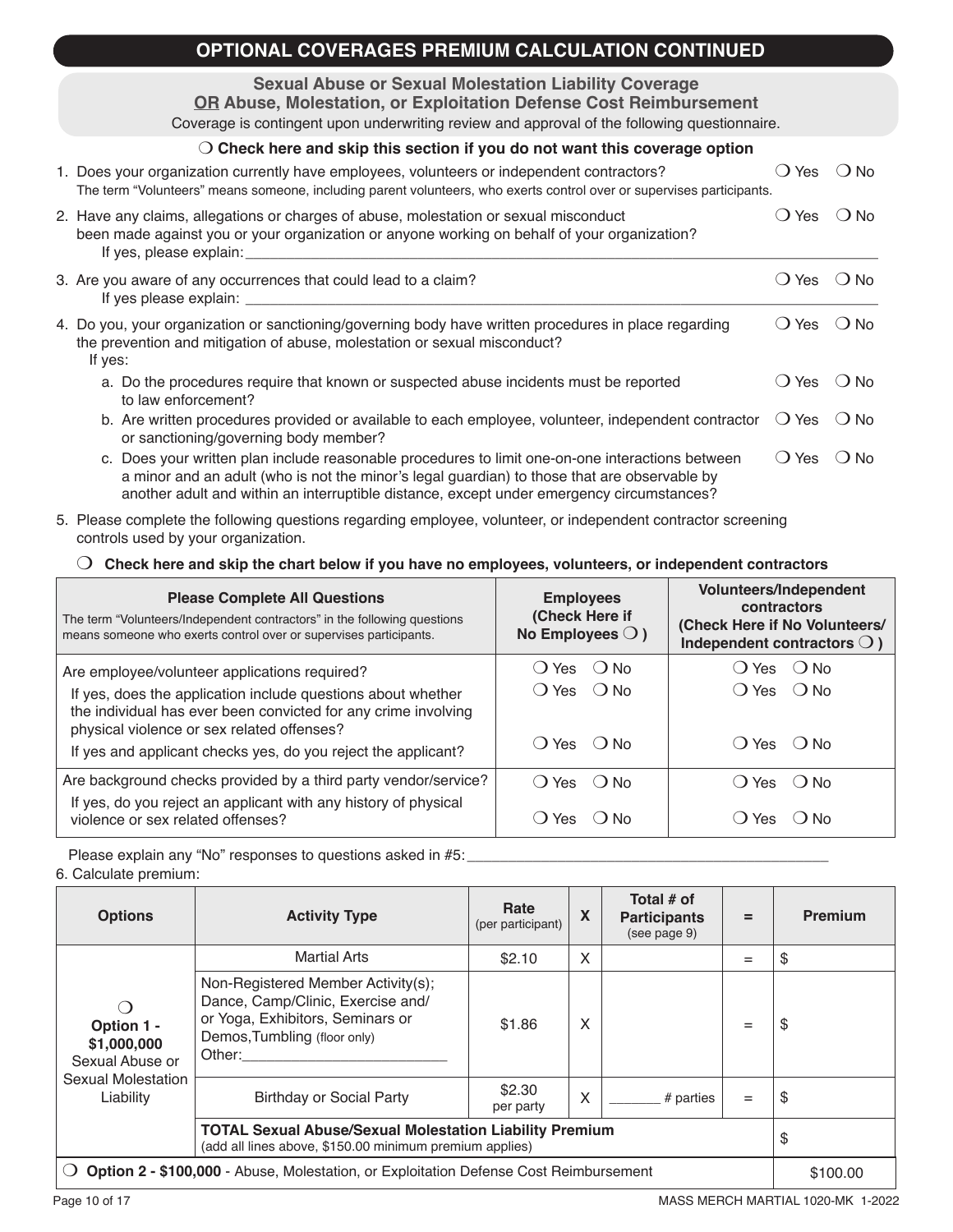# **OPTIONAL COVERAGES PREMIUM CALCULATION CONTINUED**

### **Equipment and Contents Coverage (Inland Marine)**

TO AVOID A CO-INSURANCE PENALTY, YOU MUST INSURE 100% OF THE

#### REPLACEMENT COST OF YOUR EQUIPMENT AND CONTENTS FOR ALL OF YOUR LOCATIONS.

#### m **Check here and skip this section if you do not want this coverage option**

#### **Step 1: Fill in the values to determine your total replacement cost amount for ALL locations**

| Individually list any items with values over \$5,000                                                                                                                                 | Value |
|--------------------------------------------------------------------------------------------------------------------------------------------------------------------------------------|-------|
|                                                                                                                                                                                      |       |
|                                                                                                                                                                                      |       |
|                                                                                                                                                                                      |       |
| Provide values for categories below                                                                                                                                                  |       |
| (DO NOT include those values already shown above)                                                                                                                                    |       |
| <b>Supplies &amp; Inventory</b> (office supplies, items held for sale)                                                                                                               |       |
| <b>Equipment &amp; Contents</b> (athletic equipment, electronics, furniture, non-structural glass,<br>phone/fax system, office contents, etc.)                                       |       |
| <b>Improvements &amp; Betterments</b> (items you have installed or altered at your expense,<br>such as flooring, mirrors, ceiling tile, window treatments, lighting, shelving, etc.) |       |
| <b>Signs</b> (indoor or outdoor)                                                                                                                                                     |       |
|                                                                                                                                                                                      |       |
| Total replacement value for all location(s) (add all lines above)                                                                                                                    |       |

#### **Step 2: Complete ONLY if your replacement cost value is over \$100,000**

1. Please describe the building type your equipment is stored in (e.g.: frame or fire resistive warehouse)

| 2. Do you have a security system in place:                                                       | () Yes () No     |  |
|--------------------------------------------------------------------------------------------------|------------------|--|
| a. If yes, please describe:                                                                      |                  |  |
| 3. Is any other operations, besides your own, or equipment of others stored in the same facility |                  |  |
| in which you store your equipment?                                                               | $()$ Yes $()$ No |  |
| a. If yes, please describe:                                                                      |                  |  |

4. Please attach a complete inventory list with values of each item

#### **Step 3: Calculate premium**

(If total calculated premium is less than the minimum premium, the total premium due is the minimum premium.)

| <b>Equipment and Contents Premium</b>       |                                                      |                                                                                                                                     |
|---------------------------------------------|------------------------------------------------------|-------------------------------------------------------------------------------------------------------------------------------------|
| (\$250 deductible will apply)               | My total replacement value is between \$1 - \$10,000 |                                                                                                                                     |
| <b>Total Replacement Value</b>              | $$.03 \times $$ = \$                                 | <b>Equipment and Contents Premium</b><br>(\$100.00 minimum premium applies)                                                         |
| My total replacement value is over \$10,000 |                                                      |                                                                                                                                     |
|                                             |                                                      | $(\$1,000$ deductible applies to values from $\$10,001$ - $\$100,000$ and a $\$2,500$ deductible applies to values over $\$100,000$ |
| $$.026 \times $$                            | $=$ \$                                               |                                                                                                                                     |
| <b>Total Replacement Value</b>              |                                                      | <b>Equipment and Contents Premium</b><br>(\$100.00 minimum premium applies)                                                         |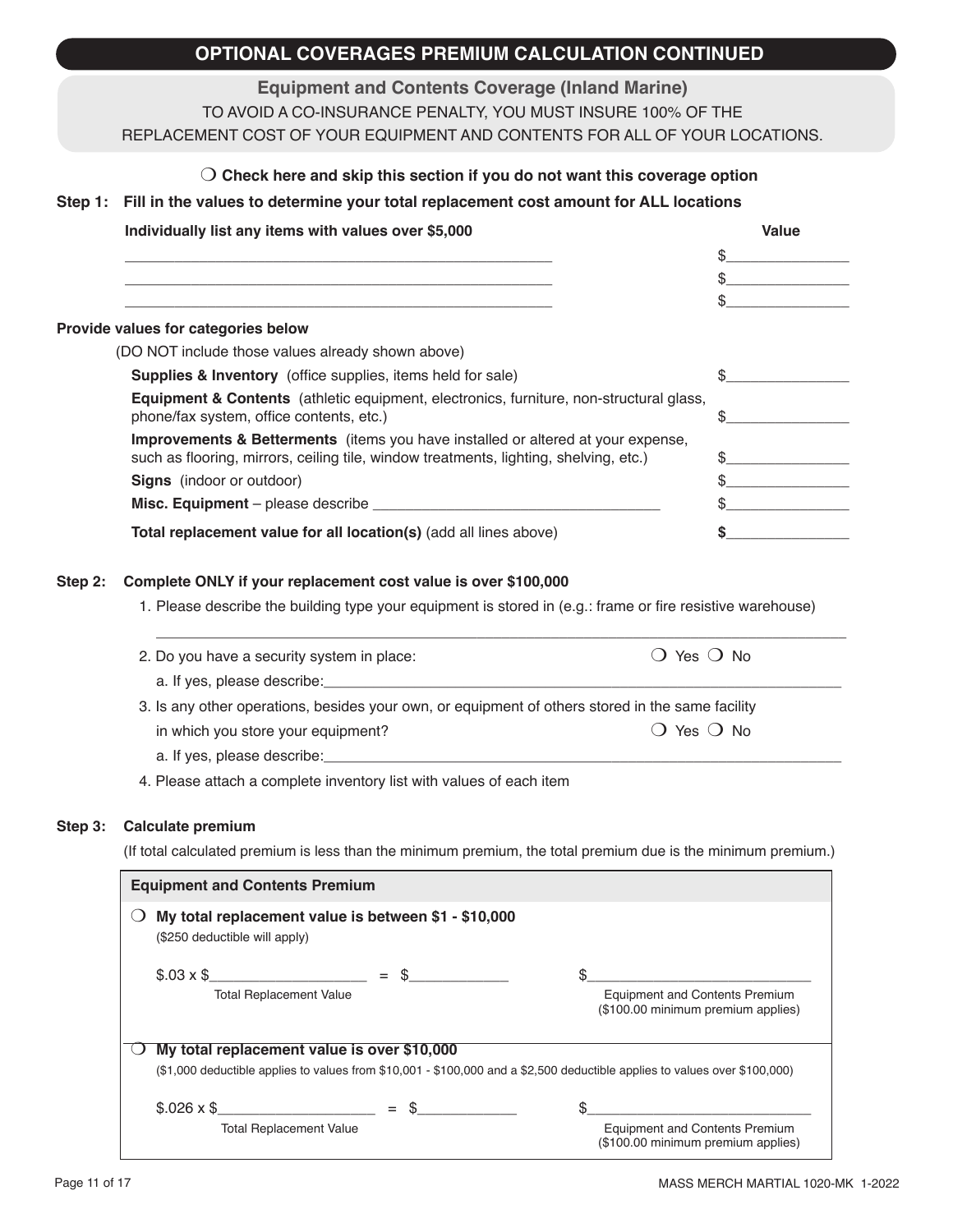# **CERTIFICATE REQUESTS**

| Once your enrollment form is approved, you will receive a Certificate of Insurance as evidence that coverage is bound.<br>Complete this section if you require additional certificates listing a facility, property owner or similar third-party as<br>an additional insured on your policy. Provide a separate request for each additional certificate needed.                                                   |
|-------------------------------------------------------------------------------------------------------------------------------------------------------------------------------------------------------------------------------------------------------------------------------------------------------------------------------------------------------------------------------------------------------------------|
| Note: Please request all additional insureds needed for this policy term. Additional insureds from the expiring policy term will<br>not be automatically renewed.                                                                                                                                                                                                                                                 |
| 1. When is this certificate needed? : $\frac{1}{\sqrt{1-\frac{1}{2}}}\frac{1}{\sqrt{1-\frac{1}{2}}}}$                                                                                                                                                                                                                                                                                                             |
| 2. This certificate is for: $\bigcirc$ General Liability Coverage $\bigcirc$ Equipment & Contents/Inland Marine Coverage (if applicable)                                                                                                                                                                                                                                                                          |
| 3. What is the additional insured's relationship to you? $\bigcirc$ Owner/manager/lessor of premises (facility or venue)<br>$\bigcirc$ Sponsor $\bigcirc$ Co-promoter $\bigcirc$ Lessor of equipment/contents (liability) $\bigcirc$ Loss Payee (equipment/contents)<br>NOTE: The certificate holder will automatically be an Additional Insured for an Owner/manager/lessor, Sponsor or Co-Promoter relationship |
|                                                                                                                                                                                                                                                                                                                                                                                                                   |
|                                                                                                                                                                                                                                                                                                                                                                                                                   |
| 5. Does the certificate holder/additional insured require any special wording or endorsements? $\bigcirc$ Yes $\bigcirc$ No                                                                                                                                                                                                                                                                                       |
| If yes, check all that apply: $\bigcirc$ Primary/Noncontributory $\bigcirc$ Waiver of subrogation                                                                                                                                                                                                                                                                                                                 |
|                                                                                                                                                                                                                                                                                                                                                                                                                   |
| NOTE: If you are not sure, please attach a copy of the insurance requirements/instructions you've received.                                                                                                                                                                                                                                                                                                       |
|                                                                                                                                                                                                                                                                                                                                                                                                                   |
| The meet common delay to contificate much class to correct by much then nontel on to come at nome couldn't                                                                                                                                                                                                                                                                                                        |

**The most common delay in certificate processing is caused by providing partial or incorrect name and/or instructions. Please check your request carefully before submitting.**

# **COVERAGE EXCLUSIONS**

The following notable exclusions are contained in the commercial general liability coverage provided by this program (note: state variations may apply). Abuse, molestation, or exploitation\*; Acupuncture and acupressure; Asbestos; Childcare/babysitting services; Climbing walls exceeding ten (10) feet with no safety harness system, unless reported to and approved by us; Commercial general liability standard exclusions (CG001 4/13 edition); Cap on losses from certified acts of terrorism; Communicable disease; CrossFit® affiliate owners and/or CrossFit® programs/activities; Cryogenic chambers/therapy; Cyber incident, data compromise, and violation of statutes related to personal data; Cycling (other than stationary); Employment related practices; Fireworks; Fungi or bacteria; Instruction/activities held on or in open water (e.g.: lakes, ponds, ocean); Lead; Massage therapy; Medical, therapy or health care services; Multi-passenger vehicles; Non-registered participants at events/tournaments hosted by the named insured; Nuclear energy; Parkour, obstacle course, ninja, free-running, tricking, urban gymnastics, extreme tumbling, or any similar type programs\*; Salon services or indoor tanning; Saunas, steam rooms, Jacuzzis, hot tubs, whirlpools or spas; Sexually transmitted disease; Silica or silica-related dust; Specified recreational activities - Aircraft/hot air balloon; Airport; Amusement devices: The ownership, operation, maintenance or use of any device or equipment a person rides for enjoyment, including, but not limited to: mechanical or non-mechanical ride, slide, or water slide (including any ski or tow when used in conjunction with a water slide); inflatable recreational device (unless reported to, and approved by us). This exclusion does not apply to video or computer games or any device that is specifically designated for the training or instruction of the activity for which you are enrolled; Animals; Bungee; Dunk tank; Haunted attraction; Performer (injury or death to any performer or entertainer during any activity, event or exhibition including but not limited to any stunt, concert, show or theatrical event. This exclusion does not apply to participants in any activity, event or exhibition that are part of the designated operations for which you are enrolled; Rodeo; Saddle animal; Snowmobile; Sports rehabilitation services/therapy; Swimming pools\*; The sale or distribution of medicinal, herbal and/or nutritional products; Total pollution with a building heating, cooling & dehumidifying equipment exception and hostile fire exception; Tournaments or competitions involving the following styles: Muay thai/ Thai boxing, Kali/escrima, Savate, Sayoc kali, Dim mak, Haganah, Full contact and submission mixed martial arts, including but not limited to: cage events, extreme fighting and ultimate fighting; Transportation of participants; Unmanned aircraft; Use of projectile weapons including, but not limited to firearms and tasers, and defense sprays; Use of sharpened/bladed weapons; Those operations listed as ineligible: The sport of boxing (contact/sparring); The sport of wrestling; Training programs for law enforcement, public safety and military personnel; Trampoline parks/facilities.

\*unless reported to, approved by us, & the appropriate premium paid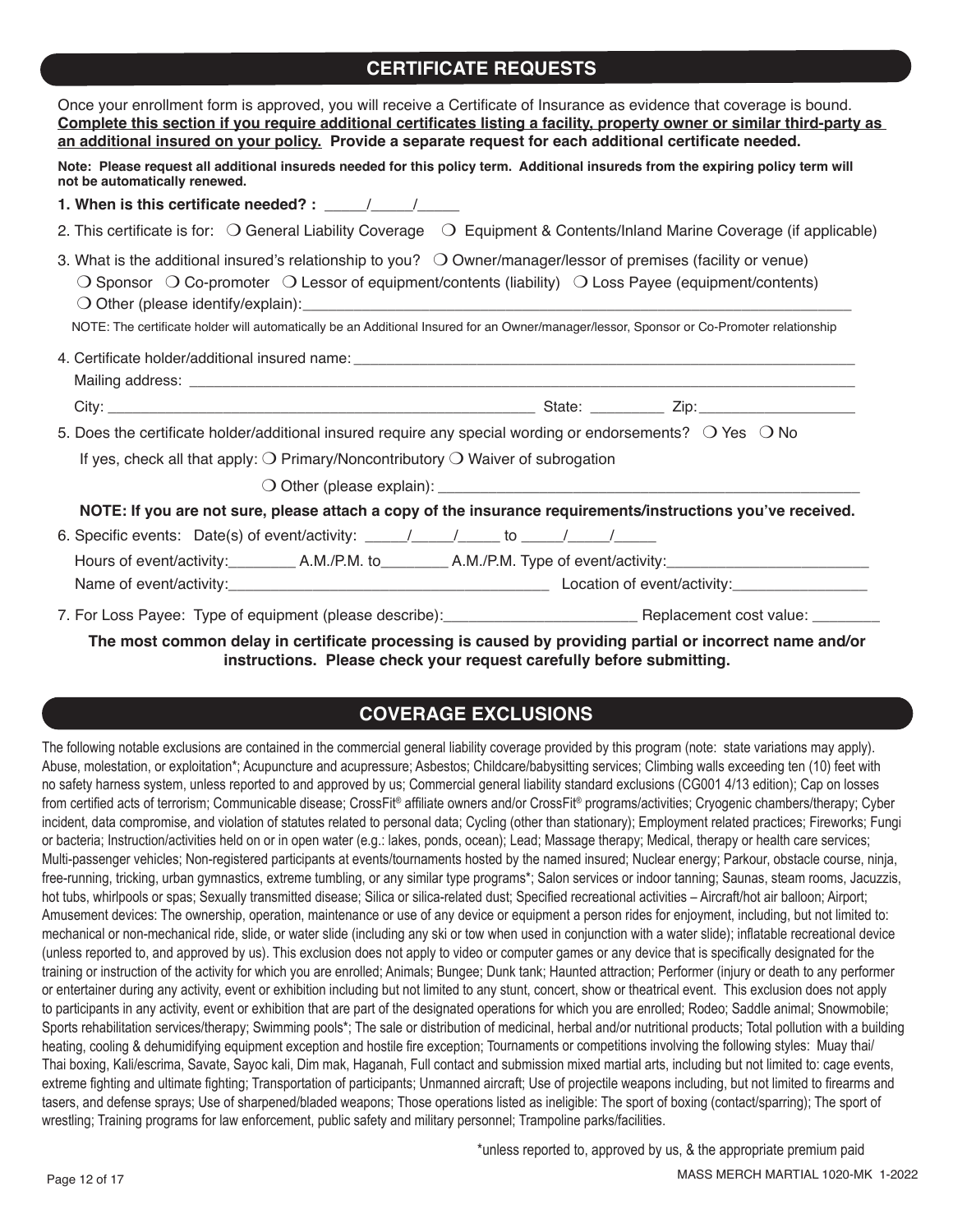# **Program Premium** (from page 9) **\$**  $\$\$$ **OPTIONAL COVERAGES:** Non-registered Member and/or Birthday/Social Party Premium (from page 9)  $\frac{1}{3}$ Sexual Abuse/Sexual Molestation Premium (from page 10) - Optional Coverage  $\sim$  3 Sexual Abuse/Sexual Molestation Fremium (nom page To) - Optional Coverage<br>  $\sim$  \$100,000 Defense Reimbursement Only OR  $\sim$  \$1,000,000 Liability Limit  $\sim$ Equipment and Contents Premium (from page 11) - Optional Coverage  $\$\$$ **Premium subtotal** (add all lines above)  $\begin{bmatrix} \text{S} \\ \text{A} \end{bmatrix}$  (A) Risk Purchasing Group Administration Fee (Required)  $\vert$  \$ 15.00 (B) **Total Cost Due** (add lines A + B)  $\sim$  **\$ TOTAL COST SUMMARY**

# **ATTENTION: AGENTS**

**AGENTS: YOU MUST COMPLETE THE AGENT WARRANTY SECTION BELOW. Enrollments cannot be accepted unless this section is completed.**

Please complete the information below.

| Agent/contact name:<br>Agency name: the contract of the contract of the contract of the contract of the contract of the contract of the contract of the contract of the contract of the contract of the contract of the contract of the contract of t |         |               |       |     |  |
|-------------------------------------------------------------------------------------------------------------------------------------------------------------------------------------------------------------------------------------------------------|---------|---------------|-------|-----|--|
| Agency complete mailing address:                                                                                                                                                                                                                      |         |               |       |     |  |
|                                                                                                                                                                                                                                                       | Address | Citv          | State | Zip |  |
|                                                                                                                                                                                                                                                       |         | Agency fax: ( |       |     |  |
| Agent/contact e-mail address:                                                                                                                                                                                                                         |         | Tax I.D.      |       |     |  |

I represent and warrant as an insurance producer that I currently maintain, and will maintain, all individual, corporate or agency licenses or permits to conduct insurance business in the state coverage for this insured is being written. I further represent and warrant that I currently maintain errors and omissions insurance with a minimum limit of \$1,000,000 for myself, my officers, and employees. If requested by K&K, I will provide K&K with reasonably satisfactory evidence of all of the above mentioned items.

A 10% commission is available to licensed agents for this program. Please remit net payment of premium. Commissions are not to be calculated on any fees to the total premium.

I understand that agents do not have authority to issue binders or a certificate of insurance on behalf of this program.

**Agent signature**: \_\_\_\_\_\_\_\_\_\_\_\_\_\_\_\_\_\_\_\_\_\_\_\_\_\_\_\_\_\_\_\_\_\_\_\_\_\_\_\_\_\_\_\_ **Date:** \_\_\_\_\_\_\_\_\_\_\_\_\_\_\_\_\_\_\_\_\_\_\_\_\_\_\_\_\_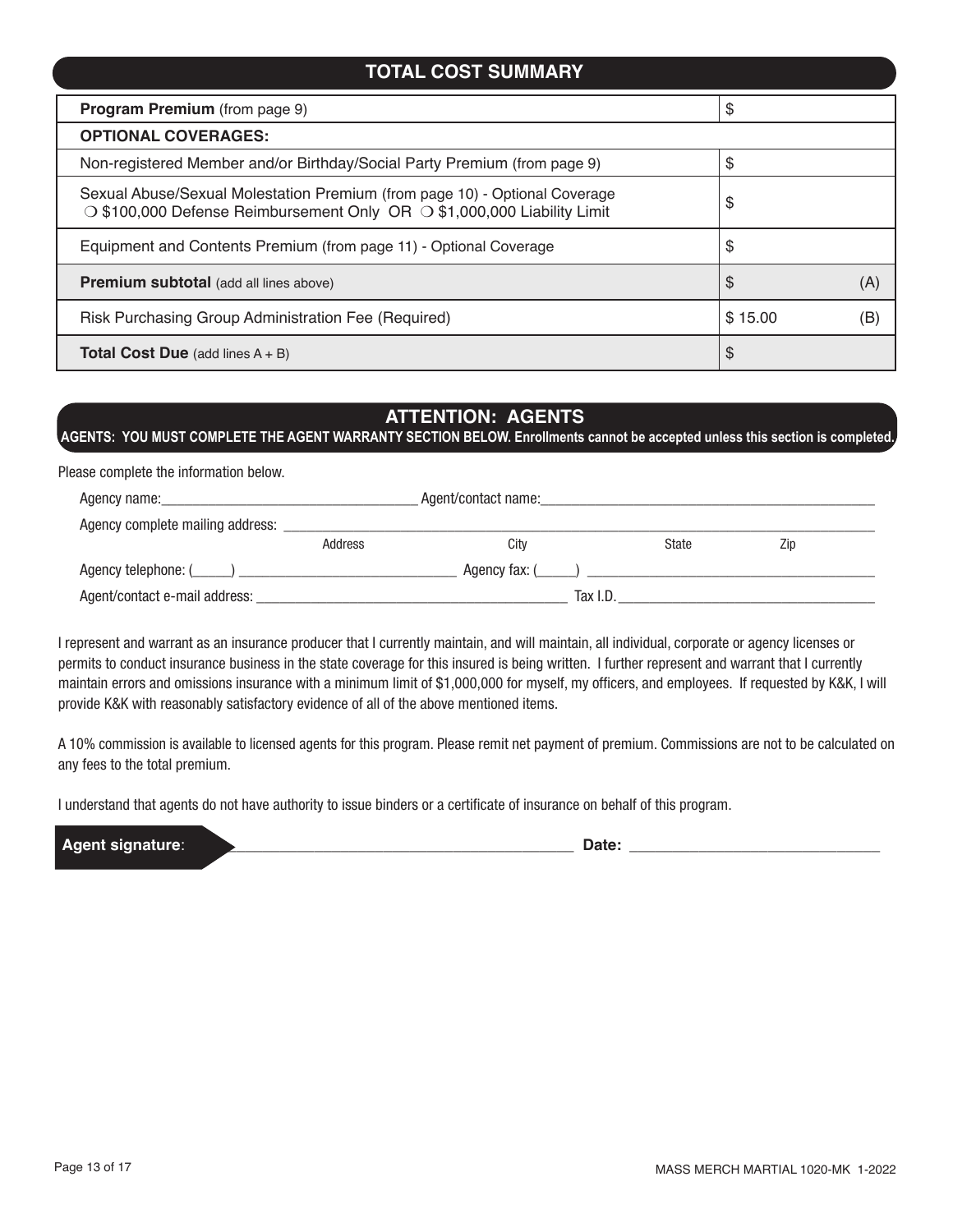# **Electronic Signature Disclosure and Consent PLEASE READ, COMPLETE #9 BELOW, AND SIGN ON PAGE 15**

#### **Electronic Signature Disclosure and Consent**

The Electronic Signatures in Global and National Commerce Act (15 U.S.C. § 7001, et seq.) provides that a signature, contract or other record may not be denied legal effect, validity or enforceability solely because it is in electronic form or because an electronic signature was used in a transaction.

K&K Insurance Group (K&K), whether on its own behalf, and/or on behalf of an insurer and/or third parties, may utilize the internet, email, cloud services, digital storage, digital media or similar electronic means to transmit Policy Documents to its clients. This Agreement informs you of your rights when we are delivering and you are receiving such documents from us electronically.

By agreeing to proceed with this transaction, you acknowledge and consent to the following:

- 1. I hereby voluntarily consent to proceeding with this transaction, and all subsequent actions related to this transaction, electronically.
- 2. I understand that further documents relating to this insurance purchased through K&K, including but not limited to correspondence, communications, confirmations, requests for premium payments and policy documents, may, to the extent permitted by law, be transmitted by electronic means to me, including by e-mail sent to the e-mail address I have provided as part of this transaction and/or my on-line registration. I consent to such documents being provided to me electronically.
- 3. Notwithstanding paragraph 2, any notice of cancellation shall be sent to me by mailing to the address I have provided as part of my registration and/or application for insurance, or to such other address for which I have provided notice pursuant to the terms of the policy.
- 4. Any change or revision to the e-mail address or other electronic contact information which I have provided as part of this transaction and/or my on-line registration process shall be requested by me by faxing, emailing or by mailing a written notice to: K&K Insurance; 1712 Magnavox Way; Fort Wayne, IN 46804.
- 5. I understand that I have the right to obtain a paper copy of any electronic record provided to me pursuant to this transaction or any subsequent transaction involving my coverage by mailing a written request to the address provided in paragraph 4.
- 6. In order to access the electronic records provided, the following hardware and software are required: (a) a personal computer or other device through which Internet access is available, (b) an Internet connection, (c) an e-mail account with an Internet service provider, and (d) Adobe Acrobat Reader.
- 7. I understand that I have the right and option to withdraw my consent to the receipt of further electronic documents at any time by faxing, emailing or mailing a written request to the address provided in paragraph 4. By withdrawing my consent to electronic delivery of documents I understand that I will receive a paper copy of future policy documentation.
- 8. Information relating to this transaction is subject to the terms of our privacy statement, a copy of which is provided at www.kandkinsurance.com.
- 9. DOCUMENT DELIVERY. After this enrollment form is approved, you will receive a certificate of insurance showing evidence that coverage has been bound. When submitted through an insurance agent or broker, this coverage document will only be delivered to them. Additional certificate requests will be issued to the same person. Providing an email address in this application will be deemed consent to us to deliver documents and communication to you electronically.

If you **DO NOT** want to be emailed please check here and select your preferred method of document delivery.  $\bigcirc$ 

 $\bigcirc$  Fax to:  $\qquad \qquad$  attr

 m Mail to: \_\_\_\_\_\_\_\_\_\_\_\_\_\_\_\_\_\_\_\_\_\_\_\_\_\_\_\_\_\_\_\_\_\_\_\_\_\_\_\_\_\_ attn: \_\_\_\_\_\_\_\_\_\_\_\_\_\_\_\_\_\_\_\_\_\_\_\_\_\_\_\_\_\_\_\_\_\_\_\_\_\_\_\_\_ \_\_\_\_\_\_\_\_\_\_\_\_\_\_\_\_\_\_\_\_\_\_\_\_\_\_\_\_\_\_\_\_\_\_\_\_\_\_\_\_\_\_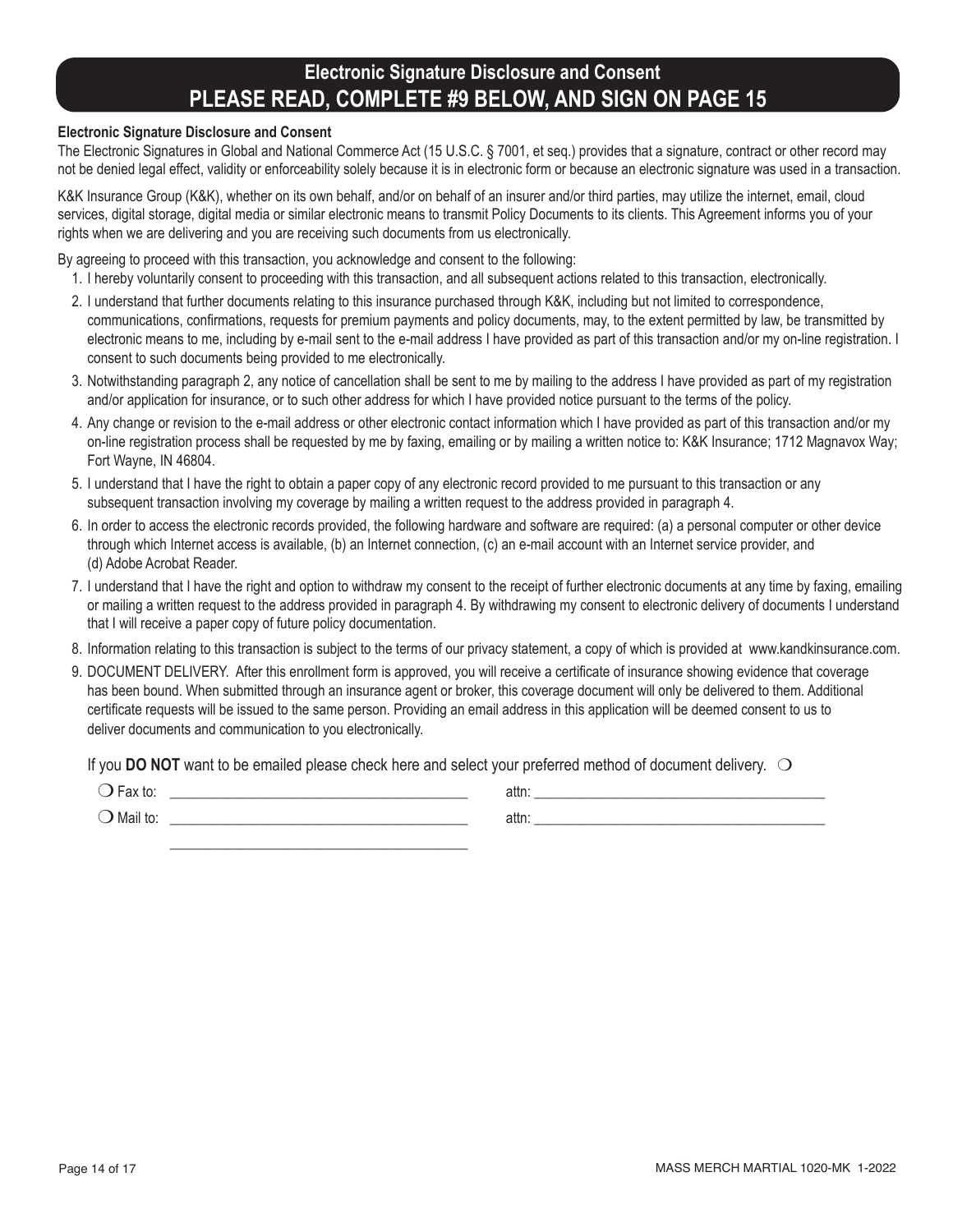# **COMPENSATION AND REPRESENTATION STATEMENT**

**Compensation and Other Disclosure Information:** K&K Insurance Group, Inc. ("K&K") is an insurance producer licensed in your state. Insurance producers are authorized by their license to confer with insurance purchasers about the benefits, terms and conditions of insurance contracts; to offer advice concerning the substantive benefits of particular insurance contracts; to sell insurance; and to obtain insurance for purchasers. The role of the producer in any particular transaction involves one or more of these activities. Compensation will be paid to the producer, based on the insurance contract the producer sells. Depending on the insurer(s) and insurance contract(s) the purchaser selects, compensation will be paid by the insurer(s) selling the insurance contract or by another third party. Such compensation may vary depending on a number of factors, including the insurance contract(s) and the insurer(s) the purchaser selects. In addition, K&K may charge a fee for administrative services. Your signature on your application, quote form, check, credit card and/or other authorization for payment of your premium, will be deemed to signify your consent to and acceptance of the terms and conditions including the compensation, as disclosed above, that is to be received by K&K. The insurance purchaser may obtain information about compensation expected to be received by the producer based in whole or in part on the sale of insurance to the purchaser, and compensation expected to be received based in whole or in part of any alternative quotes presented to the purchaser by the producer, by emailing a written request to warranty@kandkinsurance. com.

In addition, premiums paid by clients to K&K for remittance to insurers, client refunds and claim payments paid to K&K by insurance companies for remittance to clients are deposited into fiduciary accounts in accordance with applicable insurance laws until they are due to be paid to the insurance company or Client. Subject to such laws and the applicable insurance company's consent, where required, K&K will retain the interest or investment income earned while such funds are on deposit in such accounts.

In placing, renewing, consulting on or servicing your insurance coverages K&K and its affiliates may participate in contingent commission arrangements with insurance companies that provide for additional contingent compensation, if, for example, certain underwriting, profitability, volume or retention goals are achieved. Such goals are typically based on the total amount of certain insurance coverages placed by K&K with the insurance company or the overall performance of the policies placed with that insurance company, not on an individual policy basis. As a result, K&K may be considered to have an incentive to place your insurance coverages with a particular insurance company. Where K&K participates in contingent commission arrangements with insurance companies, K&K may be entitled to additional commission in the range of 0 to 5% depending upon whether and when specified thresholds are achieved.

Our liability to you, in total, for the duration of our business relationship for any and all damages, costs, and expenses (including but not limited to attorneys' fees), whether based on contract, tort (including negligence), or otherwise, in connection with or related to our services (including a failure to provide a service) that we provide in total shall be limited to the lesser of \$2,500,000 or the singular annual limit of the policy of insurance procured by us on your behalf from which your damages arise.

This liability limitation applies to you, our client, and extends to our client's parent(s), affiliates, subsidiaries, and their respective directors, officers, employees and agents (each a "Client Group Member" of the "Client Group") wherever located that seek to assert claims against K&K, and its parent(s), affiliates, subsidiaries and their respective directors, officers, employees and agents (each an "K&K Group Member" of the "K&K Group"). Nothing in this liability limitation section implies that any K&K Group Member owes or accepts any duty or responsibility to any Client Group Member.

If you or any of your Group Members asserts any claims or makes any demands against us or any K&K Group Member for a total amount in excess of this liability limitation, then you agree to indemnify K&K for any and all liabilities, costs, damages and expenses, including attorneys' fees, incurred by K&K or any K&K Group Member that exceeds this liability limitation.

Aon Corporation, our ultimate parent company, and its affiliates have from time to time sponsored and invested in insurance and reinsurance companies.

While we generally undertake such activities with a view to creating an orderly flow of capacity for our clients, we also seek an appropriate return on our investment. These investments, for which Aon is generally at-risk for potential price loss, typically are small and range from fixed-income to common stock transactions. In such case, the gains or losses we make through your investments could potentially be linked, in part, to the results of treaties or policies transacted with you. Please visit the Aon website at http://www.aon.com/market\_relationships for a current listing of insurance and reinsurance carriers in which Aon Corporate and its affiliates hold any ownership interest.

### **Representation Statement**

The undersigned authorized officer of the applicant declares that the statements set forth herein are true to the best of his or her knowledge. The undersigned authorized officer agrees that if the information supplied on the application changes between the date of the application and the effective date of the insurance, he/she (undersigned) will immediately notify the insurer of such changes, and the insurer may withdraw or modify any outstanding quotations and/or authorization or agreement to bind the insurance. Signing of this application does not bind the applicant to the insurer to complete the insurance.

I am aware that accurate reporting is required for premium calculation and that my books and records, as they relate to this coverage, may be examined or audited by the company at any time during the coverage period and up to three years thereafter. I acknowledge that intentional misrepresentation or misreporting may jeopardize coverage and that the company reserves the right to decline/void any ineligible coverage.

I further acknowledge that, I have reviewed all information provided with this enrollment form and understand the exclusions which apply, as well as the activities and operations for which coverage is not provided.

#### **Applicant name** (from page 6):

| <b>Applicant or</b><br>agent |       | ገላተለ<br>υαιτ |
|------------------------------|-------|--------------|
| <b>Printed</b><br>∣name∶     | Title |              |

**If an agent:** Check here to acknowledge you are signing on behalf of the named insured  $\bigcirc$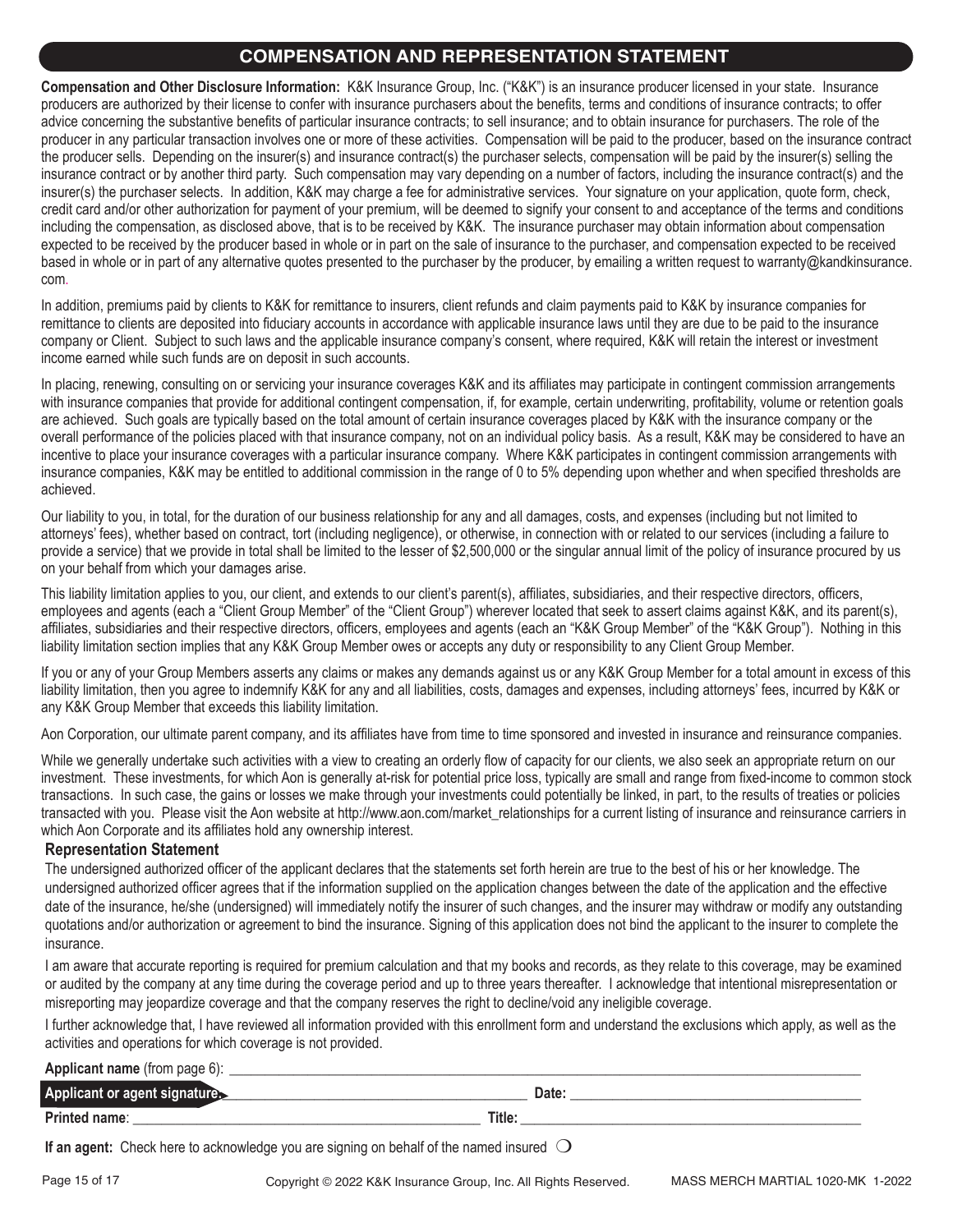# **IMPORTANT INFORMATION. PLEASE READ.**

### **Fair Credit Report Act Notice**

Personal information about you, including information from a credit or other investigative report, may be collected from persons other than you in connection with this application for insurance and subsequent amendments and renewals. Such information as well as other personal and privileged information collected by us or our agents may in certain circumstances be disclosed to third parties without your authorization. Credit scoring information may be used to help determine either your eligibility for insurance or the premium you will be charged. We may use a third party in connection with the development of your score. You have the right to review your personal information in our files and can request correction of any inaccuracies. A more detailed description of your rights and our practices regarding such information is available upon request. Contact your agent or broker for instructions on how to submit a request to us

### **Fraud Warning**

**Applicable in AL, AR, DC, LA, MD, NM, RI and WV:** Any person who knowingly (or willfully)\* presents a false or fraudulent claim for payment of a loss or benefit or knowingly (or willfully)\* presents false information in an application for insurance is guilty of a crime and may be subject to fines and confinement in prison. \*Applies in MD only.

**Applicable in CO:** It is unlawful to knowingly provide false, incomplete, or misleading facts or information to an insurance company for the purpose of defrauding or attempting to defraud the company. Penalties may include imprisonment, fines, denial of insurance and civil damages. Any insurance company or agent of an insurance company who knowingly provides false, incomplete, or misleading facts or information to a policyholder or claimant for the purpose of defrauding or attempting to defraud the policyholder or claimant with regard to a settlement or award payable from insurance proceeds shall be reported to the Colorado Division of Insurance within the Department of Regulatory Agencies.

**Applicable in FL and OK:** Any person who knowingly and with intent to injure, defraud, or deceive any insurer files a statement of claim or an application containing any false, incomplete, or misleading information is guilty of a felony (of the third degree)\*. \*Applies in FL only.

**Applicable in KS:** Any person who, knowingly and with intent to defraud, presents, causes to be presented or prepares with knowledge or belief that it will be presented to or by an insurer, purported insurer, broker or any agent thereof, any written, electronic, electronic impulse, facsimile, magnetic, oral, or telephonic communication or statement as part of, or in support of, an application for the issuance of, or the rating of an insurance policy for personal or commercial insurance, or a claim for payment or other benefit pursuant to an insurance policy for commercial or personal insurance which such person knows to contain materially false information concerning any fact material thereto; or conceals, for the purpose of misleading, information concerning any fact material thereto commits a fraudulent insurance act.

**Applicable in KY, NY, OH and PA:** Any person who knowingly and with intent to defraud any insurance company or other person files an application for insurance or statement of claim containing any materially false information or conceals for the purpose of misleading, information concerning any fact material thereto commits a fraudulent insurance act, which is a crime and subjects such person to criminal and civil penalties (not to exceed five thousand dollars and the stated value of the claim for each such violation)\*. \*Applies in NY only.

**Applicable in ME, TN, VA and WA:** It is a crime to knowingly provide false, incomplete or misleading information to an insurance company for the purpose of defrauding the company. Penalties (may)\* include imprisonment, fines and denial of insurance benefits. \*Applies in ME only.

**Applicable in MN:** A person who files a claim with intent to defraud or helps commit a fraud against an insurer is guilty of a crime.

**Applicable in NJ:** Any person who includes any false or misleading information on an application for an insurance policy is subject to criminal and civil penalties.

**Applicable in OR:** Any person who knowingly and with intent to defraud or solicit another to defraud the insurer by submitting an application containing a false statement as to any material fact may be violating state law.

**Applicable in VT:** Any person who knowingly presents a false statement in an application for insurance may be guilty of a criminal offense and subject to penalties under state law.

Applicable in all other states: Any person who knowingly and with intent to defraud any insurance company or other person files an application for insurance or statement of claim containing any materially false information or conceals for the purpose of misleading, information concerning any fact material thereto commits a fraudulent insurance act, which is a crime and subjects such person to criminal and civil penalties.